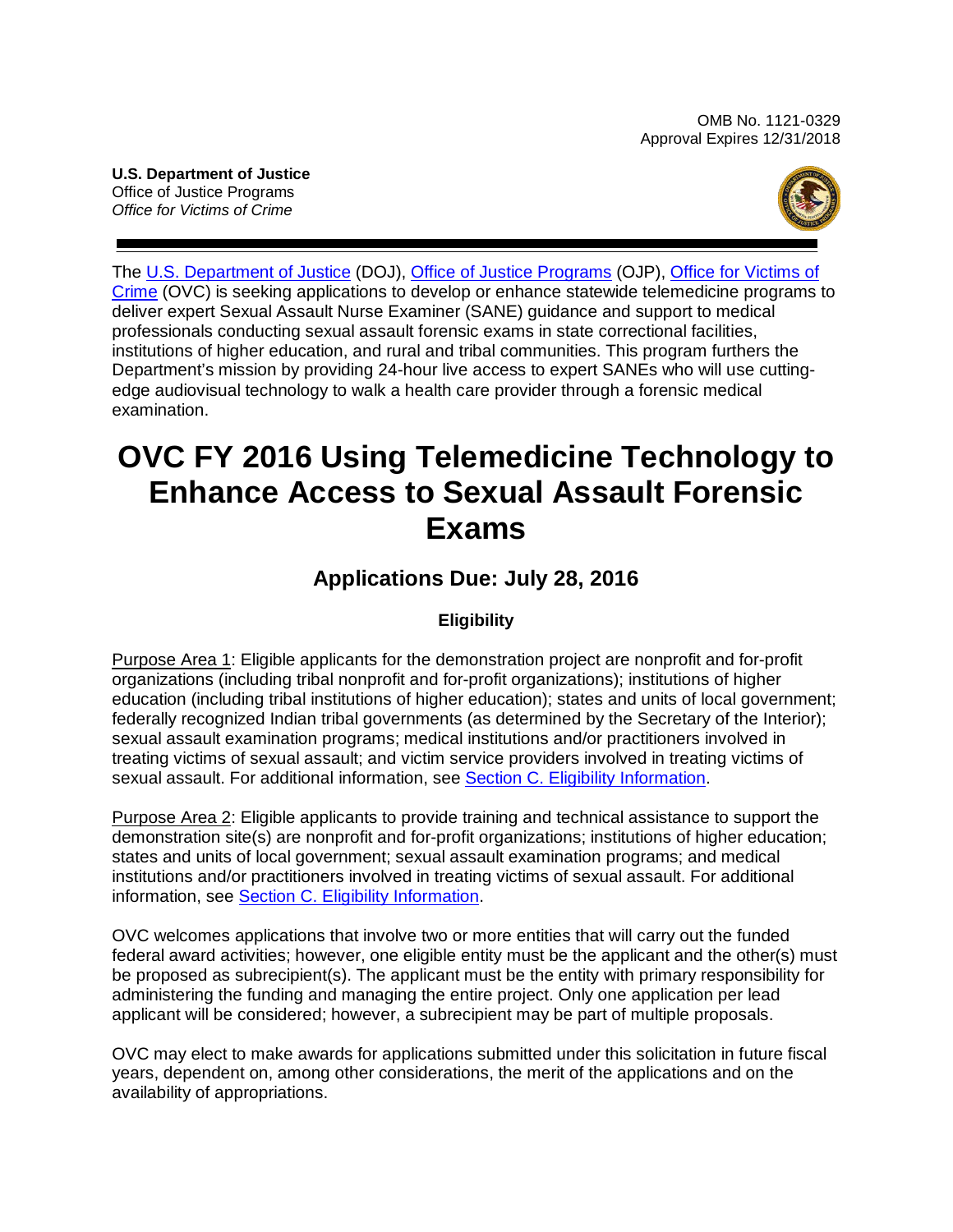# **Deadline**

Applicants must register with [Grants.gov](http://www.grants.gov/applicants/apply_for_grants.jsp) prior to submitting an application. All applications are due to be submitted and in receipt of a successful validation message in Grants.gov by 11:59 p.m. eastern time on July 28, 2016.

All applicants are encouraged to read this [Important Notice: Applying for Grants in Grants.gov.](http://ojp.gov/funding/Apply/Grants-govInfo.htm)

For additional information, see [How to Apply](#page-23-0) in Section D. Application and Submission [Information.](#page-12-0)

# **Contact Information**

For technical assistance with submitting an application, contact the Grants.gov Customer Support Hotline at 800-518-4726 or 606-545-5035, or via email to [support@grants.gov.](mailto:support@grants.gov) The [Grants.gov](http://www.grants.gov/applicants/apply_for_grants.jsp) Support Hotline hours of operation are 24 hours a day, 7 days a week, except federal holidays.

Applicants that experience unforeseen Grants.gov technical issues beyond their control that prevent them from submitting their application by the deadline must email the OVC contact identified below **within 24 hours after the application deadline** and request approval to submit their application. Additional information on reporting technical issues is found under "Experiencing Unforeseen Grants.gov Technical Issues" in the [How to Apply](#page-23-0) section.

For assistance with any other requirements of this solicitation, contact Ivette Estrada, Victim Justice Program Specialist, by telephone at 202–307–0932*,* or by email at [Ivette.Estrada@usdoj.gov.](mailto:Ivette.Estrada@usdoj.gov)

Grants.gov number assigned to this announcement: OVC-2016-9381

Release date: June 14, 2016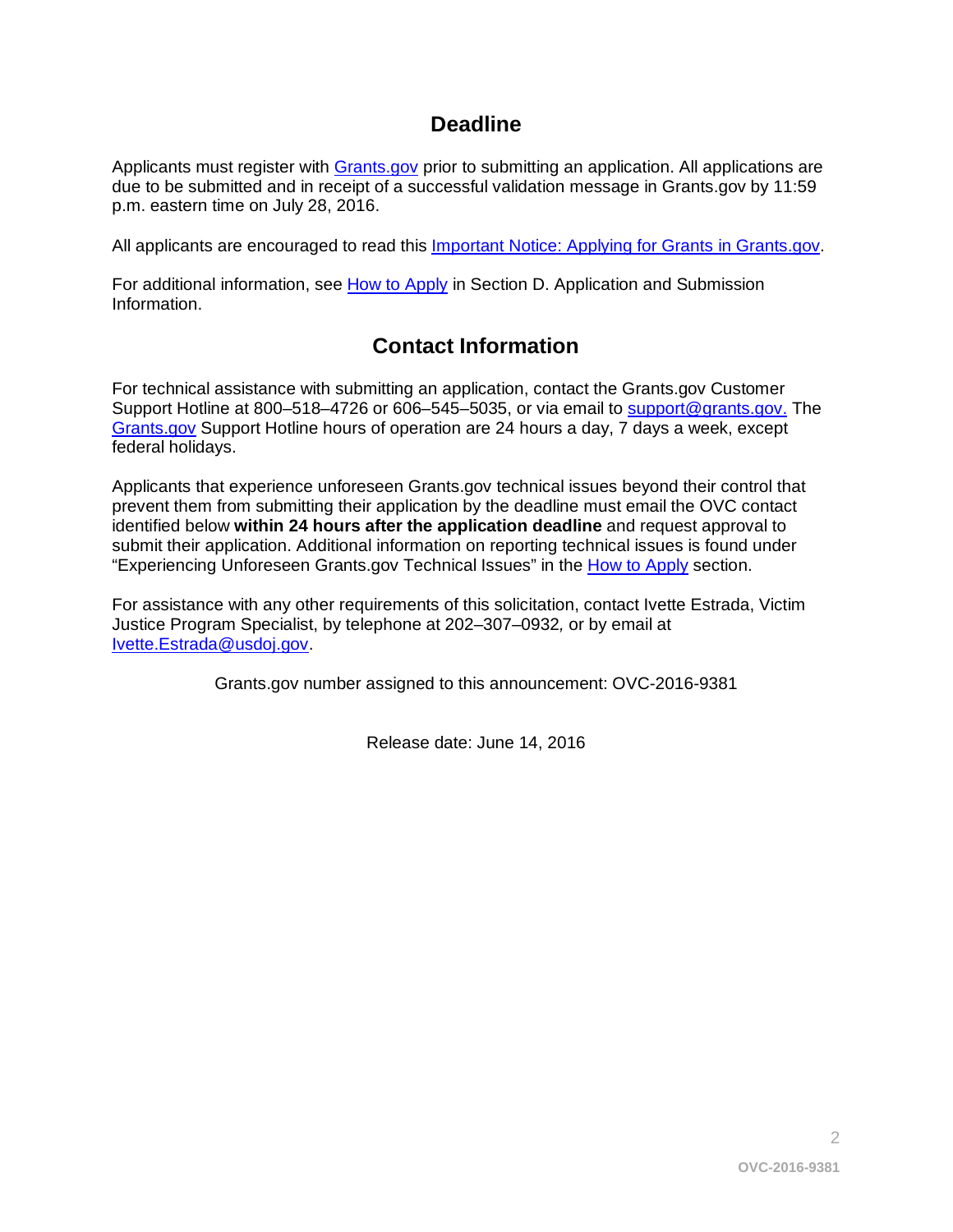# **Contents**

| Limitation on Use of Award Funds for Employee Compensation; Waiver 11           |  |
|---------------------------------------------------------------------------------|--|
| Prior Approval, Planning, and Reporting of Conference/Meeting/Training Costs 12 |  |
|                                                                                 |  |
|                                                                                 |  |
|                                                                                 |  |
|                                                                                 |  |
|                                                                                 |  |
|                                                                                 |  |
|                                                                                 |  |
|                                                                                 |  |
|                                                                                 |  |
|                                                                                 |  |
|                                                                                 |  |
|                                                                                 |  |
| General Information about Post-Federal Award Reporting Requirements 30          |  |
|                                                                                 |  |
|                                                                                 |  |
|                                                                                 |  |
|                                                                                 |  |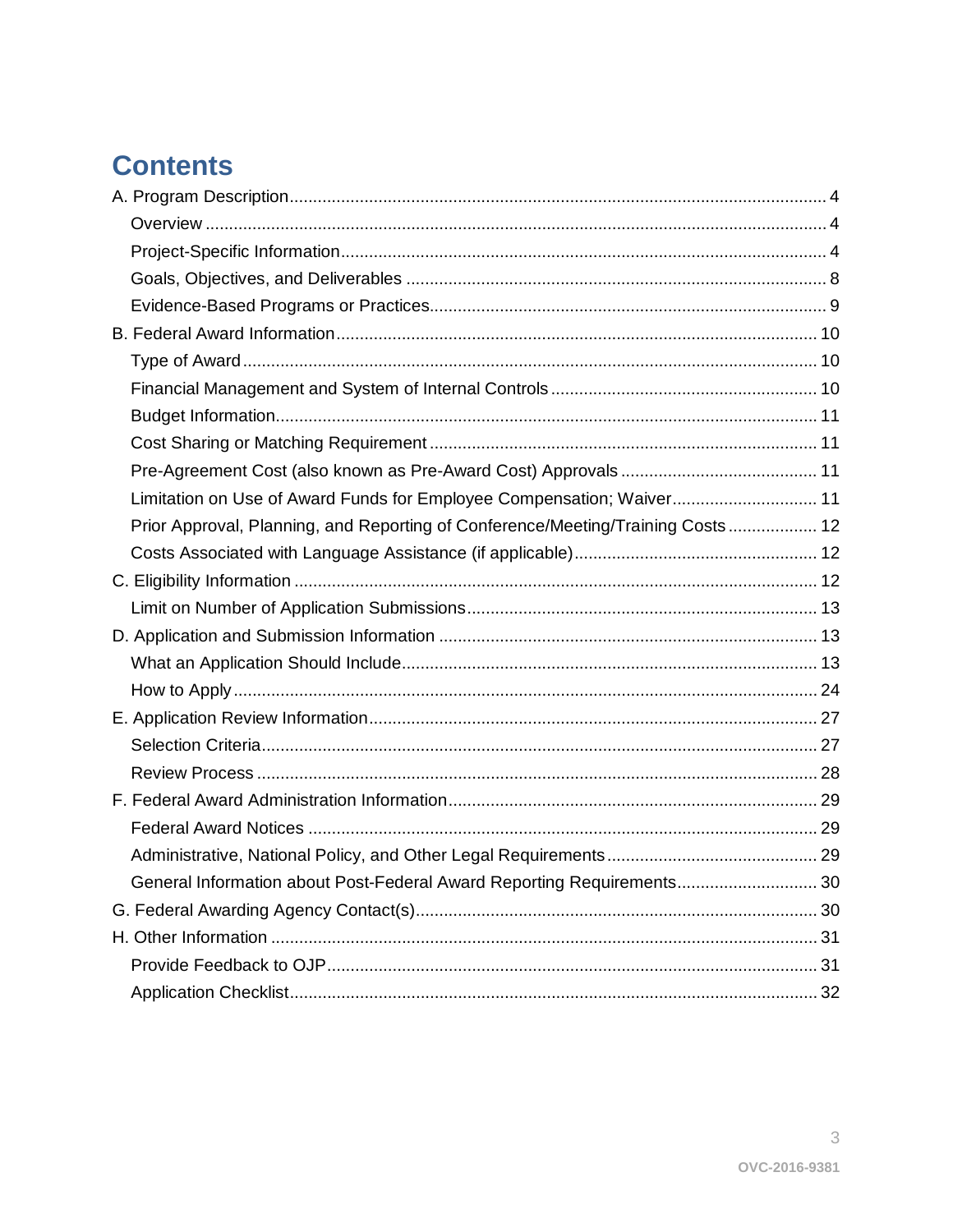# **OVC FY 2016 Using Telemedicine Technology to Enhance Access to Sexual Assault Forensic Exams (CFDA # 16.560)**

# <span id="page-3-0"></span>**A. Program Description**

### <span id="page-3-1"></span>**Overview**

The [U.S. Department of Justice](http://www.usdoj.gov/) (DOJ), [Office of Justice Programs](http://www.ojp.usdoj.gov/) (OJP), Office for Victims of Crime (OVC) is seeking applications to develop or enhance statewide telemedicine programs to deliver expert Sexual Assault Nurse Examiner (SANE) guidance and support to medical professionals conducting sexual assault forensic exams in state correctional facilities, institutions of higher education, and rural and tribal health centers. This program furthers the Department's mission by providing 24-hour live access to expert SANEs who will use cuttingedge audiovisual technology to walk a health care provider through a forensic medical examination. This project is authorized by 42 U.S.C. § 14136a.

### <span id="page-3-2"></span>**Project-Specific Information**

Research from the National Institute of Justice states that SANE programs enhance the quality of health care for individuals who have been sexually assaulted; improve the quality of forensic evidence; increase law enforcement's ability to collect information, file charges, and refer to prosecution; and increase prosecution rates over time.<sup>[1](#page-3-3)</sup> SANEs receive intensive classroom and clinical training, which covers evidence collection, injury detection methods, chain of evidence requirements, methods to avoid retraumatizing a victim during an examination, and other topics.

Unfortunately, there are numerous jurisdictions within the United States that do not have access to trained SANEs due to distance challenges and a lack of resources. Rural, tribal, and remote communities are particularly prone to these challenges. Even when medical professionals in these communities have received training, it can be very difficult to maintain an adequate number of trained personnel. Often there are too few cases being reported to maintain a satisfactory level of training and competency. Without access to trained, compassionate, and competent Sexual Assault Forensic Examiners (SAFEs), sexual assault victims may not only experience additional trauma caused by the exam, but the evidence may be collected incorrectly or findings may be misinterpreted and ultimately impede the criminal investigation.

Telemedicine offers a manageable solution for delivering services to hard-to-reach victim populations. [2](#page-3-4) Findings from OVC's *Vision 21: Transforming Victim Services* strongly indicate that telemedicine technology offers exciting possibilities for filling critical gaps in victim services, especially in those communities that do not have direct access to SANEs or SAFEs.<sup>[3](#page-3-5)</sup> In addition, "the clinical effectiveness of telemedicine is well established. Over 10,000 studies have

<span id="page-3-3"></span> See for example[, Impact Evaluation of a Sexual Assault Nurse Examiner \(SANE\) Program,](http://www.ncjrs.gov/pdffiles1/nij/grants/203276.pdf) December 2003, and Systems Change Analysis of SANE Programs: Identifying the Mediating Mechanisms of Criminal Justice System<br>Impact, April 2008.<br>2 Vicina 24: Transforming Victim Osmites May 2012.

<span id="page-3-4"></span><sup>&</sup>lt;sup>[2](http://www.ncjrs.gov/pdffiles1/nij/grants/226497.pdf)</sup> Vision 21: Transforming Victim Services, May 2013. Available at http://ovc.ncjrs.gov/vision21/pdfs/Vision21\_Report.pdf.

<span id="page-3-5"></span> $\frac{3}{1}$  $\frac{3}{1}$  $\frac{3}{1}$  Ibid. Chapter 4: Serving Crime Victims in the Digital Age, page 27.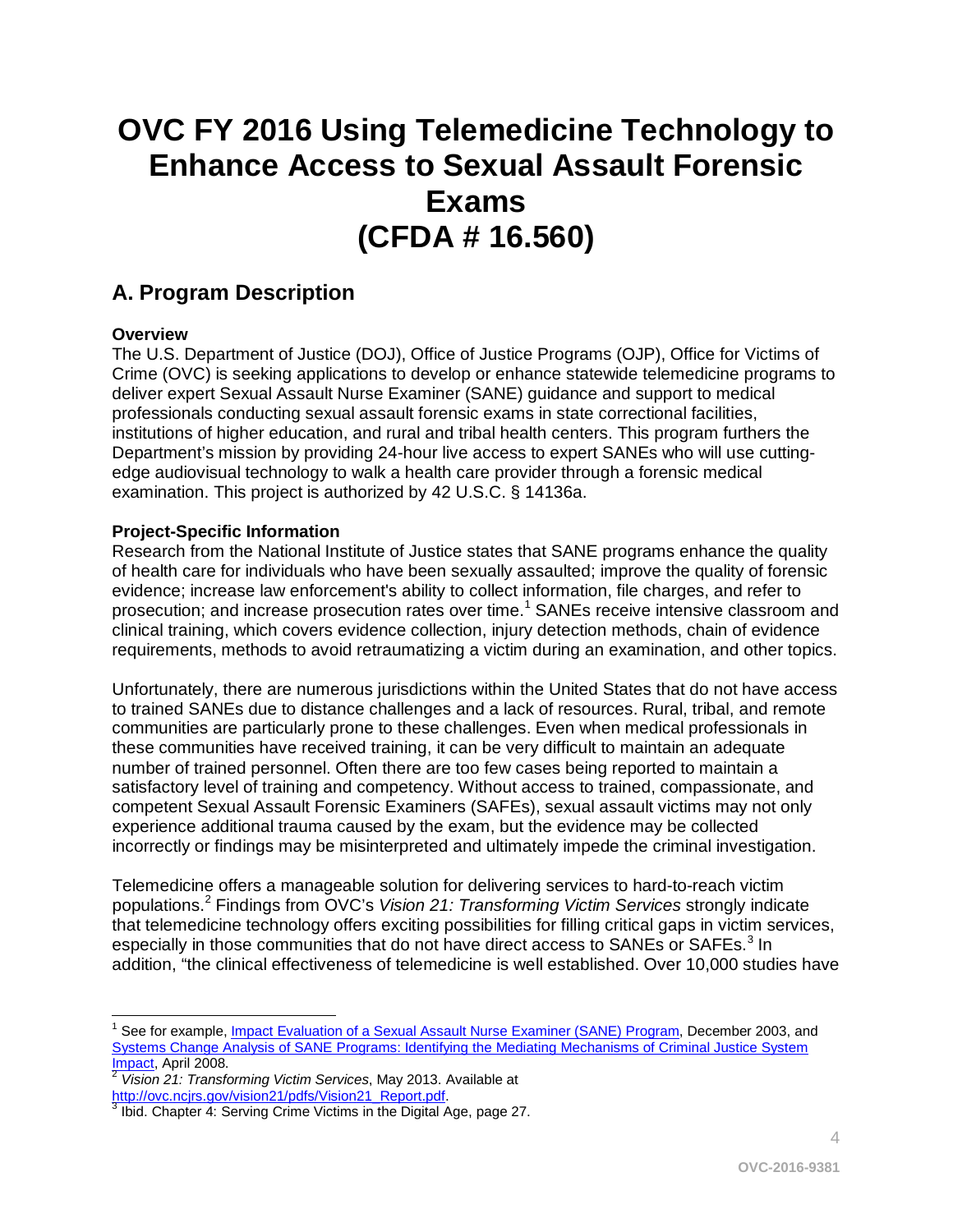been accepted by the [U.S National Library of Medicine](https://www.nlm.nih.gov/) supporting the safety and effectiveness" of this approach.<sup>[4](#page-4-0)</sup>

Telemedicine technology uses video conferencing, remote monitoring equipment, and electronic health records to link patients in remote areas to medical providers located elsewhere. There are many jurisdictions around the country using telecommunication technologies to improve access to medical services that would not be available otherwise. This is evident in the area of child sexual abuse. States such as Florida, Georgia, California, and Utah are all using some aspect of telemedicine to deliver sexual assault forensic examinations to children in rural or tribal areas. A study conducted by the University of California–Davis found that the use of telemedicine to assist in the examination of sexually assaulted children in rural communities resulted in significant positive changes in the methods of examination and evidence collection. The research indicated that it helped to improve the overall quality of the exams. Though there are areas around the country offering the telemedicine approach with child sexual abuse, there appears to be a lack of these services being offered to adult and adolescent victims of sexual assault. In response to this problem, in 2012, OVC funded the first [National Sexual Assault](http://www.mass.gov/eohhs/gov/departments/dph/programs/community-health/dvip/violence/sane/telenursing/)  [TeleNursing Center,](http://www.mass.gov/eohhs/gov/departments/dph/programs/community-health/dvip/violence/sane/telenursing/) located at Newton-Wellesley Hospital in Massachusetts. The Center currently serves adult and adolescent victims of sexual assault in 3 sites (2 military and 1 rural), with an additional 3 sites to be added in 2016. Preliminary findings from a process evaluation of the Center demonstrate the promising potential of telemedicine intervention.

Four victim populations that face a myriad challenges in responding to sexual assault are correctional institutions, institutions of higher education, and rural and tribal communities. Each may benefit from the use of telemedicine to improve the delivery of sexual assault forensic exams. OVC is committed to improving care for sexual assault victims through this solicitation to fund telemedicine programs at the state level to serve these populations.

#### **Purpose Area 1: Demonstration Project Competition ID: OVC-2016-9384**

This solicitation will fund one organization to develop or enhance access, within their state, to sexual assault forensic exams for adult and adolescent victims of sexual assault using telemedicine technology in underserved communities such as (but not limited to)—

- correctional facilities, including juvenile detention facilities,
- college or university campus health centers,
- rural areas,
- tribal areas, and
- victim service centers with co-located medical forensic services.

The recipient will be expected to create or expand a statewide telemedicine center for sexual assault medical forensic exams. The center should be staffed 24 hours a day, 7 days a week, with highly trained, experienced SANEs or SAFEs licensed to practice in the state. The telemedicine center must have the technological capability for the individuals to directly assist in the examinations being conducted for the selected population(s).

This project will be conducted in two phases—Phase 1: Planning and Phase 2: Implementation. The telemedicine grantee will spend the first phase of the project (12–18 months) undertaking extensive planning for and designing of a model for delivering telemedicine services.

<span id="page-4-0"></span> $\overline{\phantom{a}}$ <sup>4</sup> AMD Global Telemedicine. Clinical Effectiveness. Retrieved from [http://www.amdtelemedicine.com/telemedicine](http://www.amdtelemedicine.com/telemedicine-resources/clinical-effectiveness.html)[resources/clinical-effectiveness.html.](http://www.amdtelemedicine.com/telemedicine-resources/clinical-effectiveness.html)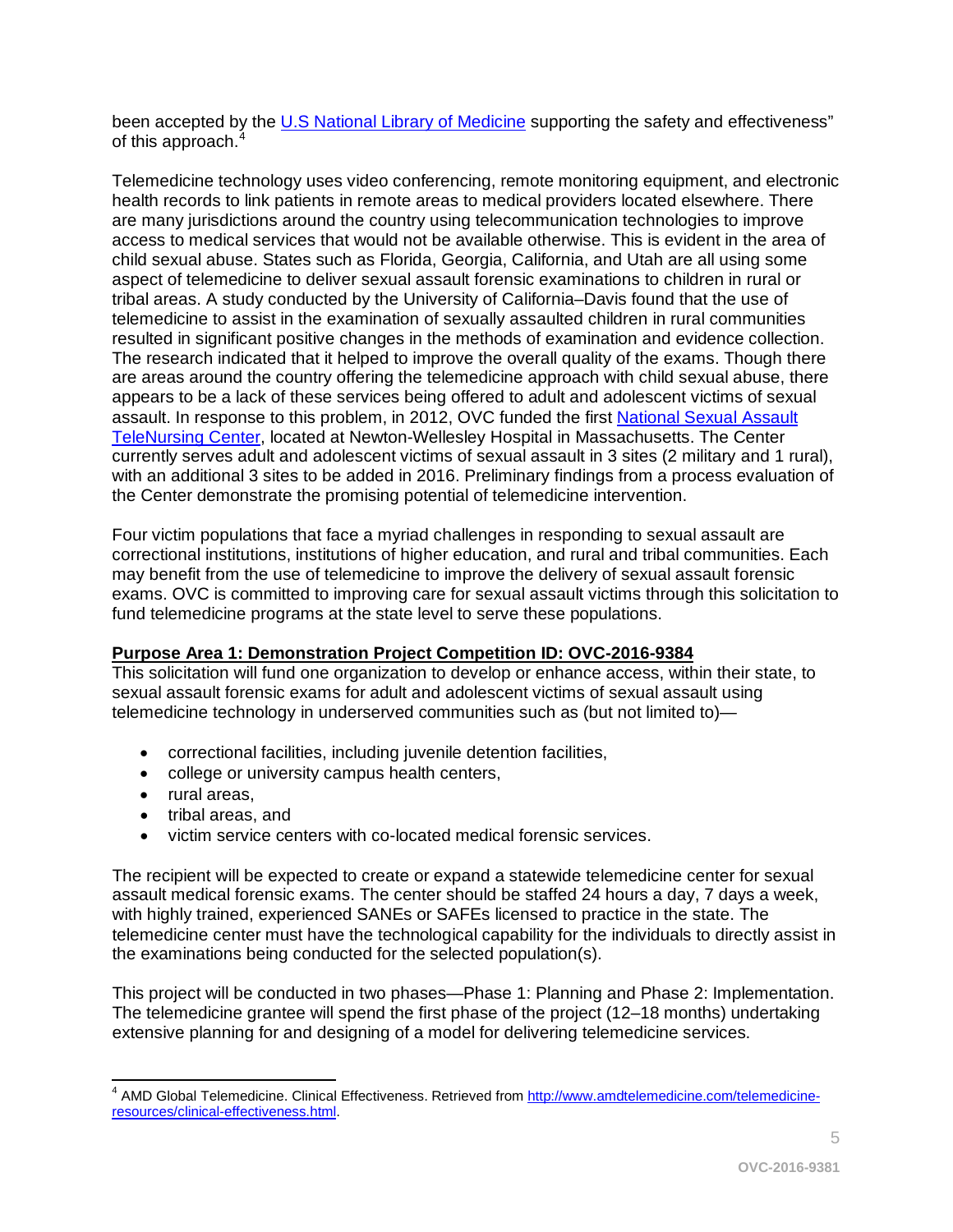During the Phase 1 (planning process), the applicant will develop the planning phase timeline and include the following tasks and activities for the telemedicine center and the sites receiving the telemedicine intervention:

- Develop victim-centered protocols and procedures.
- Develop a staffing plan.
- Conduct site visits to the sites.
- Identify and purchase telemedicine equipment for the telemedicine center and site location(s) (applicants may already have the equipment).
- Attend a workshop at OVC within 90 days of the award to focus on the elements of a successful telemedicine center and the issues inherent in sexual assault forensic exams. All key personnel will be expected to attend.

Deliverables in the first phase will include—

- memoranda of understanding (MOUs) or contracts among the partners, including the research partner,
- a needs assessment, and
- an implementation plan including policies, procedures, and protocols.

If grantees are successful in completing the planning process before the end of the first phase, with OVC's approval, they may have the opportunity to begin the implementation process and provide direct services in the latter part of the planning phase. Implementation is otherwise planned for the second phase of the project, if the grantee receives continuation funding in the second year, and may continue in subsequent years (depending on funding availability and grantee's performance in the prior year).

During Phase 2 (Implementation), the applicant will work to put approved policies and procedures into practice and implement strategies to achieve and sustain desired outcomes.

#### Process Evaluation

Applicants must include a partnership with a local academic research partner. The researcher must be a partner in the proposal and an MOU between the applicant organization and research partner must be included in the application. The MOU developed must explicitly allow the evaluator access to data that is important to the successful completion of the demonstration project.

After an award is made, the grantee will be required to submit a copy of the fully executed contract to OVC. The research partner is expected to work closely with the applicant during Phase 1 and Phase 2 to conduct a process evaluation of the project. The proposal and budget must clearly reflect the partnership with the researcher. The application must demonstrate the credentials of the research partner, to include a terminal research degree, and document the expertise necessary to carry out the process evaluation. A process evaluation documents and analyzes the early development and actual implementation of the strategy or program, assessing whether strategies were implemented as planned or whether expected output was actually provided. Examples of output may include the following:

- Number of victims served.
- Number of trainings conducted.
- Number of victims who did and did not consent to the telemedicine intervention.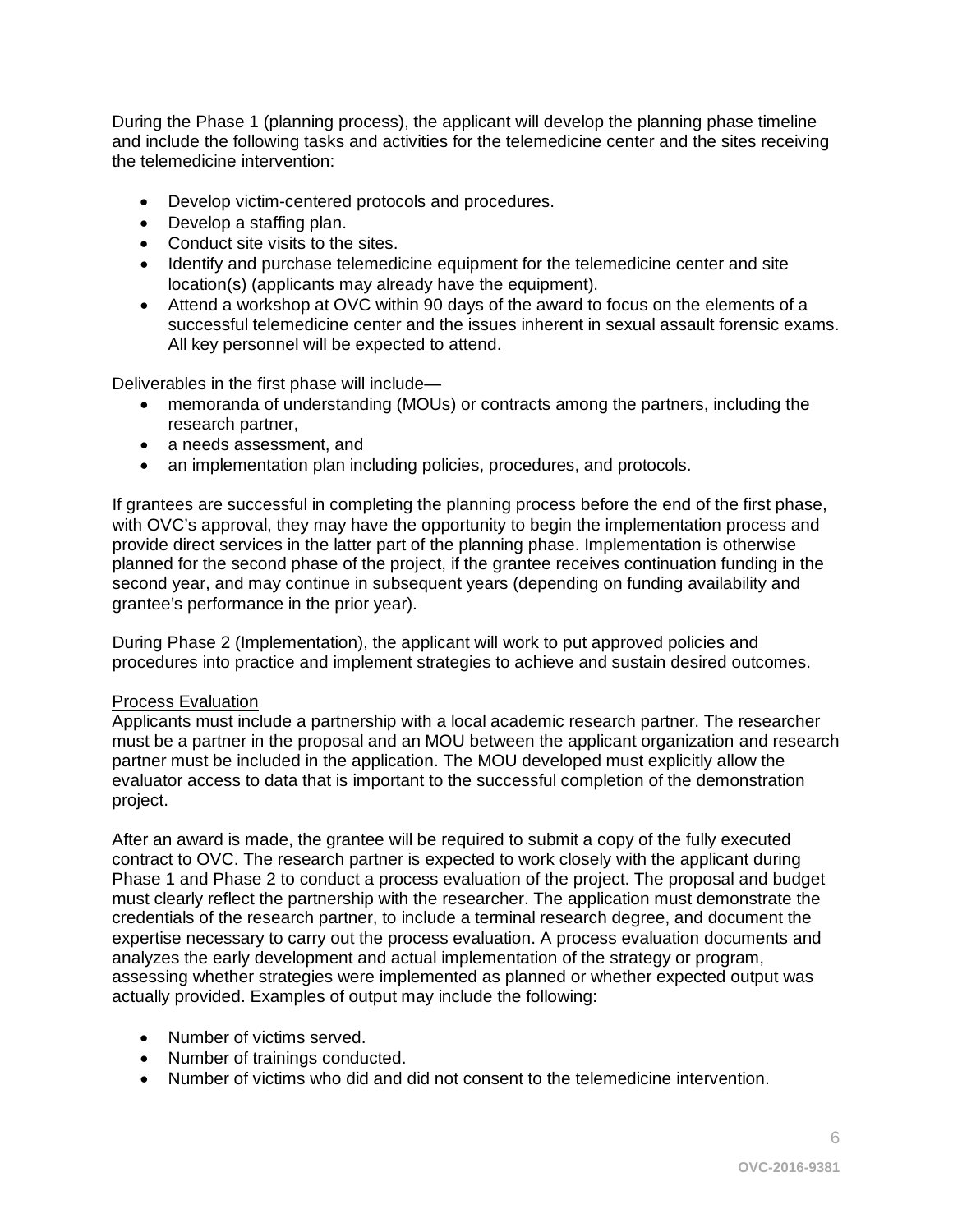Detailed information about the program as it was actually implemented is invaluable for determining whether it met implementation expectations. This information is also extremely valuable if, at some point, an impact evaluation were to be conducted.

A thorough process evaluation should include the following elements:

- Description of the program environment and supplying data.
- Description of the process used to design and implement the program.
- Description of program operations including any changes in the program.
- Identification and description of intervening events that may have affected implementation.
- Documentation such as meeting minutes, reports, memoranda, newsletters, and forms.

Applicants should plan to continue the partnership with the researcher in Phase 2, which will be focused on implementation of telemedicine services. A change in research partners in a later phase will need to be fully justified in the continuation application.

#### **Applicants may only apply to one purpose area, meaning either the demonstration project** *or* **technical assistance project. OVC will not consider applicants that apply for both projects.**

#### **Purpose Area 2: Technical Assistance Provider Competition ID: OVC-2016-9385** This solicitation will be used to select one technical assistance (TA) provider to support the demonstration site to include—

- delivering comprehensive information and technical assistance to support the demonstrations site to enhance efforts to serve victims and survivors, including subject matter expertise, training telemedicine professionals, development of victim-centered telemedicine policies and procedures and/or standard operating procedures, development of an advocacy plan, and peer-to-peer learning exchanges; and
- delivering education and training to the demonstration site telemedicine professionals to establish basic competency and patient care with telemedicine services.

The technical assistance (TA) provider selected will work closely with OVC throughout the project. During the Phase 1 planning period, the TA provider will work intensively with the selected demonstration site to support their planning and evaluation efforts. The TA providers will also assist the demonstration site with implementation and sustainability planning during Phase 2.

Applicants for the TA project must be prepared to undertake certain activities in support of the demonstration site such as—

- regular contact and interaction with the demonstration site to remain apprised of the status of project activities;
- site visits, on-site consultation, and technical quidance, as needed;
- support through webinars, phone, and email, and in person; and
- organization of at least one meeting to bring the demonstration site and its pilot sites together for shared learning.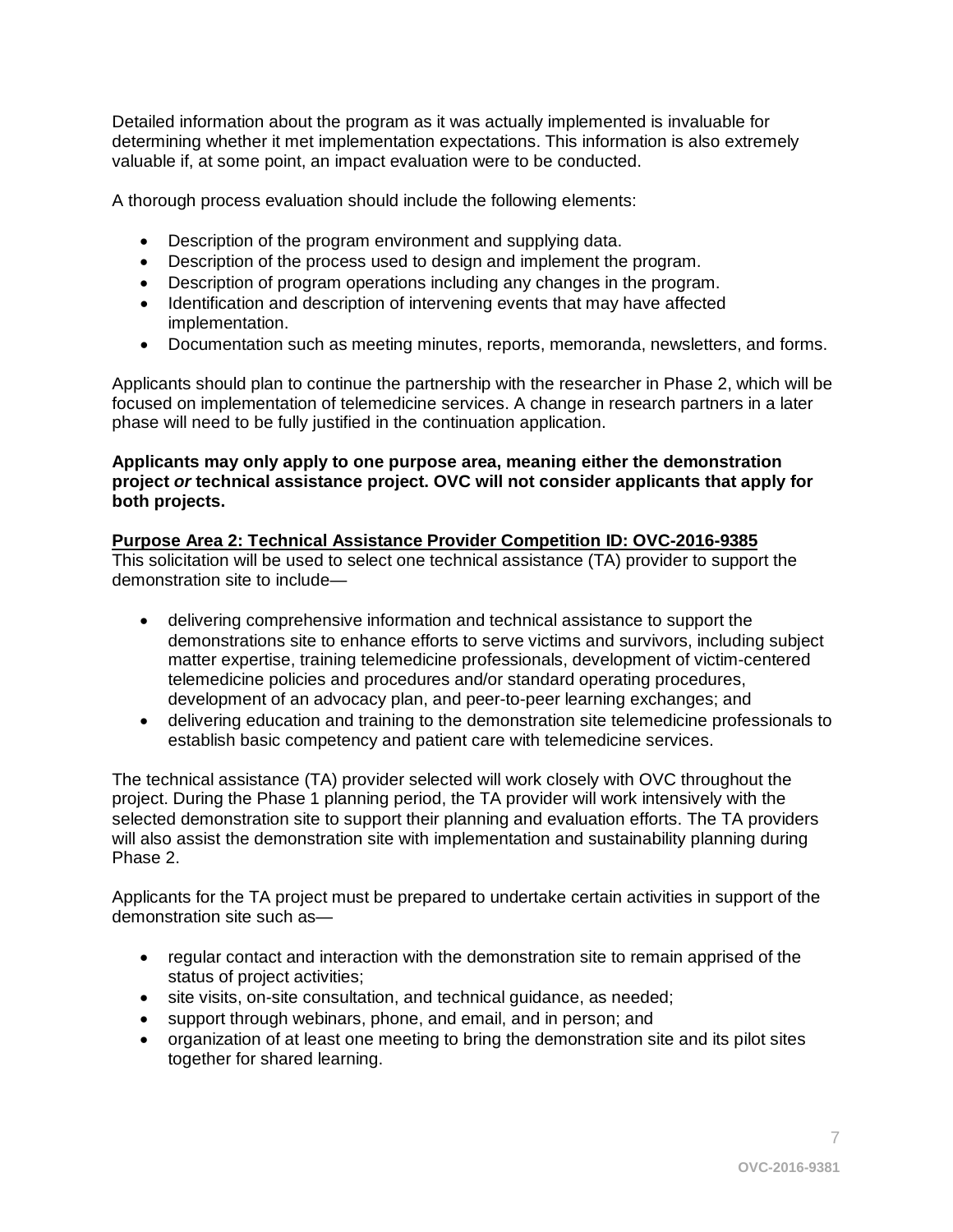The ability to provide these types of assistance to the demonstration sites—directly and through subcontracts—must be clearly demonstrated in the Project Design and Implementation Plan and Capabilities and Competencies sections of the Program Narrative.

#### <span id="page-7-0"></span>**Goals, Objectives, and Deliverables**

The goal of the project is to expand the applicant's use of existing telemedicine technology to develop or enhance a telemedicine center that provides 24/7 expert support and guidance to SANEs or medical professionals who wish to provide sexual assault forensic exams for adult and/or adolescent victims to one or more of the victim population areas in their state.

**Demonstration Project:** The participating demonstration site will spend the first phase of the project (12–18 months) developing extensive plans to provide comprehensive services for victims of sexual assault at the site location(s). The following objectives support this goal:

- Identify the population(s) to receive telemedicine services (referred to as the "pilot site")—correctional facility, college or university campus health centers, rural, tribal, etc. (applicants may propose serving more than one).
- Identify the name of the agency or organization for each pilot site that will receive telemedicine services.
- Develop a plan to make services available through new or existing telemedicine technology.
- Develop methods to overcome barriers that prevent victims of sexual assault from accessing services and support.
- Identify expert SANEs or SAFEs from within the state to provide expert guidance and support.
- Engage with the technical assistance provider to develop policies, procedures, and protocols for delivery of telemedicine services.
- Engage a research partner to conduct a process evaluation to measure the success of the project implementation.

Deliverables include the development of protocols and procedures for the staffing and operation of the telemedicine center as well as at the pilot sites. **The applicant will be expected to have selected the pilot sites and the research partner in advance and have received confirmation of their participation through an MOU.**

*Technical Assistance Provider:* The goal of the TA project is to provide intensive TA support to the demonstration site and its pilot site(s) as highlighted below to carry out their objectives. OVC anticipates that the TA providers will complete the following activities and tasks to meet this objective:

- Provide diverse subject matter expertise and telemedicine assistance to demonstration and pilot sites to ensure they achieve individual project goals and objectives.
- Asses existing services for barriers and service gaps that prevent these victims from accessing services.
- Work with demonstration and pilot sites to develop an implementation strategy to connect victims of sexual assault with advocate services.
- Identify and provide trauma-informed, developmentally appropriate, culturally competent, and balanced approaches and data-driven strategies throughout the project.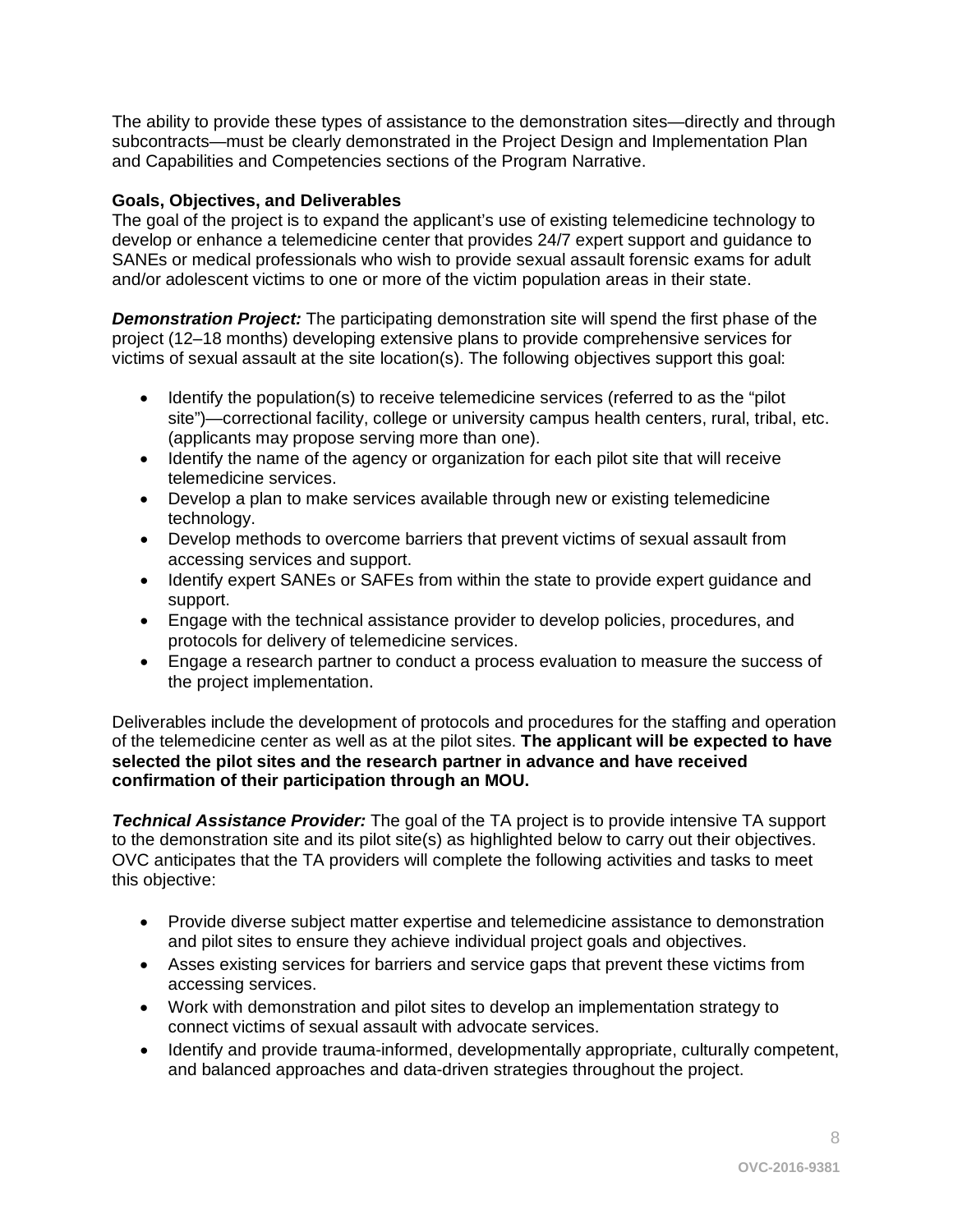- Facilitate peer-to-peer consultation and networking among demonstration and pilot sites to promote problem solving and innovation through the exchange of information and ideas.
- Identify relevant information and lessons learned throughout the project. Work with OVC to determine how to develop materials and methods that communicate these findings to the larger field.

Deliverables of the technical assistance grantee in the first phase will include a documented strategy for the provision of technical assistance in the first phase, including (1) procedures and mechanisms for the telemedicine center and pilot sites to access technical assistance when needed, (2) a framework for proactive technical assistance to each site throughout the first phase, (3) a plan for site visits to each site, and (4) a proposal for providing specialized technical assistance to the telemedicine center. Technical Assistance applicants are encouraged to demonstrate their ability to provide comprehensive TA support or collaborate with other entities capable of delivering these services via subcontract.

The TA provider will work in partnership with OVC and the demonstration and pilot sites to accomplish the goals, objectives, and activities of the project. Technical assistance applicants must clearly demonstrate their knowledge and experience in victim services, particularly with sexual assault.

OVC will enter into a cooperative agreement with the successful demonstration project and technical assistance applicant to ensure involvement in key decisions and the direction of the project. In furtherance of the goals and objectives described above, OVC's role will include the following:

- Reviewing and approving major plans, including changes to such plans, and key decisions pertaining to project operations.
- Reviewing and approving major project-generated documents (i.e., needs assessment tool, evaluation plan, and overall plan to assess needs).

## <span id="page-8-0"></span>**Evidence-Based Programs or Practices**

OJP strongly emphasizes the use of data and evidence in policymaking and program development in criminal justice, juvenile justice, and crime victim services. OJP is committed to—

- improving the quantity and quality of evidence OJP generates;
- integrating evidence into program, practice, and policy decisions within OJP and the field; and
- improving the translation of evidence into practice.

OJP considers programs and practices to be evidence-based when their effectiveness has been demonstrated by causal evidence, generally obtained through one or more outcome evaluations. Causal evidence documents a relationship between an activity or intervention (including technology) and its intended outcome, including measuring the direction and size of a change, and the extent to which a change may be attributed to the activity or intervention. Causal evidence depends on the use of scientific methods to rule out, to the extent possible, alternative explanations for the documented change. The strength of causal evidence, based on the factors described above, will influence the degree to which OJP considers a program or practice to be evidence-based. The [OJP CrimeSolutions.gov](http://www.crimesolutions.gov/) website is one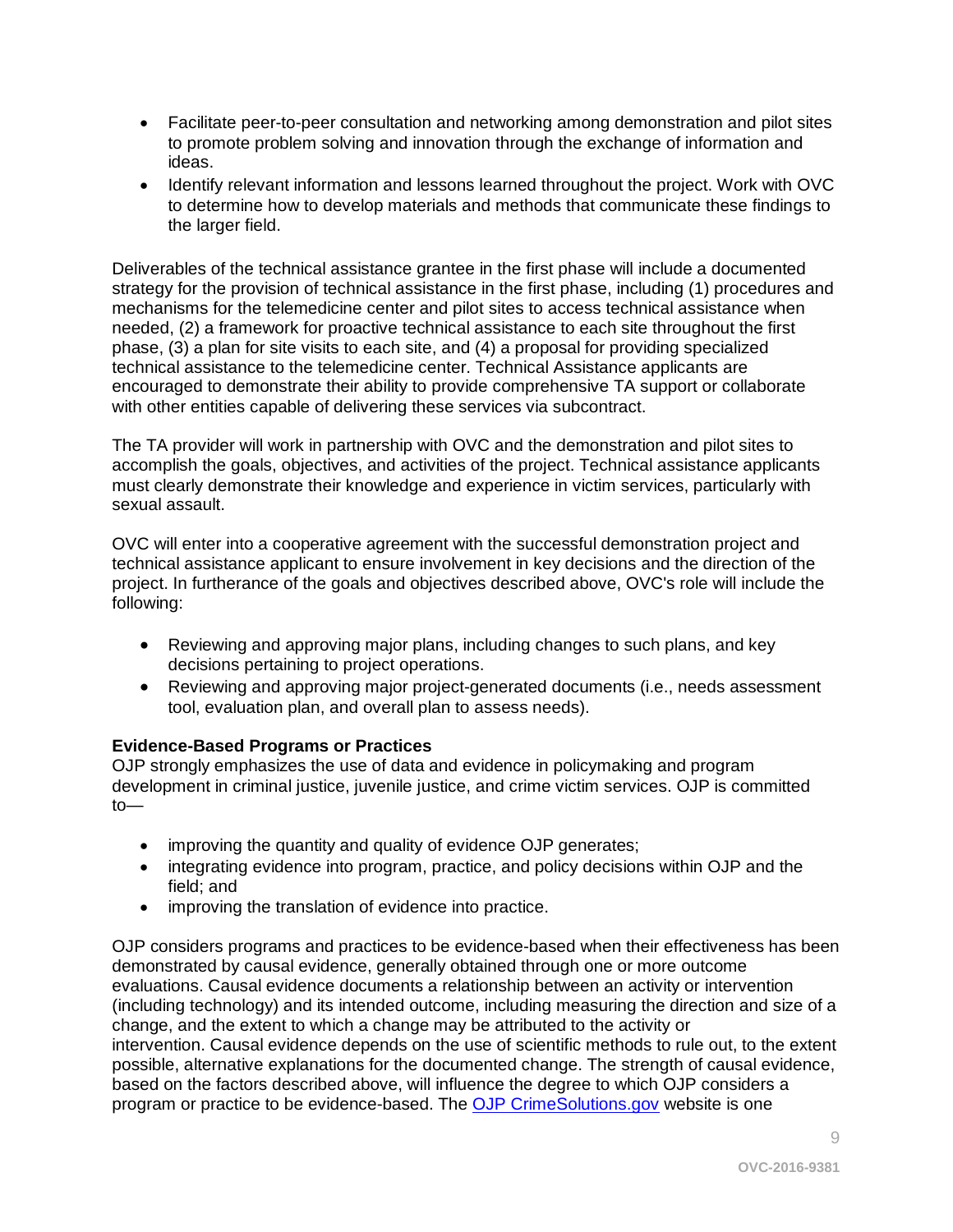resource that applicants may use to find information about evidence-based programs in criminal justice, juvenile justice, and crime victim services.

# <span id="page-9-0"></span>**B. Federal Award Information**

OVC estimates that it will make one award of up to \$1.2 million under this solicitation to support the demonstration project and one award of up to \$300,000 to support the TA project. All awards will be for a 12–18 month project period, beginning on October 1, 2016, with the possibility of funding for an additional 18-month implementation phase.

OVC reserves the right to make additional demonstration site awards from this solicitation based on the merit of applications, availability of funding, and strategic priorities.

OVC may, in certain cases, provide supplemental funding in future years to awards under this solicitation. Important considerations in decisions regarding supplemental funding include, among other factors, the availability of funding, strategic priorities, assessment of the quality of the management of the award (for example, timeliness and quality of progress reports), and assessment of the progress of the work funded under the award.

All awards are subject to the availability of appropriated funds and to any modifications or additional requirements that may be imposed by law.

### <span id="page-9-1"></span>**Type of Award[5](#page-9-3)**

OVC expects that it will make any award from this solicitation in the form of a cooperative agreement, which is a particular type of grant used if OVC expects to have ongoing substantial involvement in award activities. Substantial involvement includes direct oversight and involvement with the grantee organization in implementation of the grant, but does not involve day-to-day project management. See [Administrative, National Policy, and other Legal](#page-28-0)  [Requirements,](#page-28-0) under [Section F. Federal Award Administration Information,](#page-28-0) for details regarding the federal involvement anticipated under an award from this solicitation.

#### <span id="page-9-2"></span>**Financial Management and System of Internal Controls**

Award recipients and subrecipients (including any recipient or subrecipient funded in response to this solicitation that is a pass-through entity<sup>[6](#page-9-4)</sup>) must do all of the following, as described in the Part 200 Uniform Requirements set out at 2 C.F.R. 200.303:

(a) Establish and maintain effective internal control over the federal award that provides reasonable assurance that the recipient (and any subrecipient) is managing the federal award in compliance with federal statutes, regulations, and the terms and conditions of the federal award. These internal controls should be in compliance with guidance in "Standards for Internal Control in the Federal Government" issued by the Comptroller General of the United States and the "Internal Control Integrated Framework,", issued by the Committee of Sponsoring Organizations of the Treadway Commission (COSO).

<span id="page-9-3"></span> $\overline{a}$ <sup>5</sup> See generally 31 U.S.C. §§ 6301–6305 [defines and describes various forms of federal assistance relationships, including grants and cooperative agreements (a type of grant)].

<span id="page-9-4"></span>For purposes of this solicitation (or program announcement), "pass-through entity" includes any entity eligible to receive funding as a recipient or subrecipient under this solicitation (or program announcement) that, if funded, may make a subaward(s) to a subrecipient(s) to carry out part of the funded program.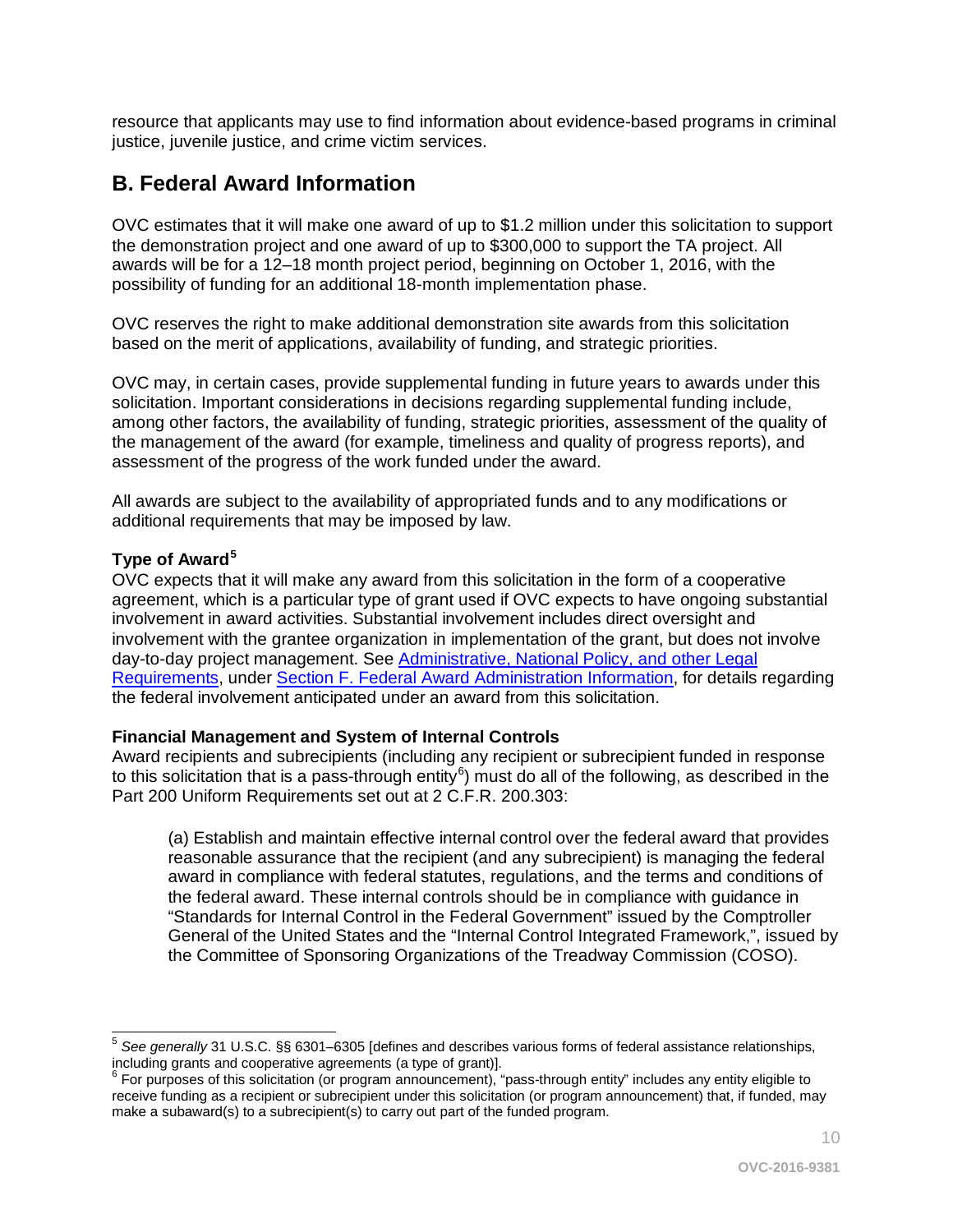(b) Comply with federal statutes, regulations, and the terms and conditions of the federal awards.

(c) Evaluate and monitor the recipient's (and any subrecipient's) compliance with statutes, regulations, and the terms and conditions of federal awards.

(d) Take prompt action when instances of noncompliance are identified including noncompliance identified in audit findings.

(e) Take reasonable measures to safeguard protected, personally identifiable information and other information that the federal awarding agency or pass-through entity designates as sensitive or the recipient (or any subrecipient) considers sensitive consistent with applicable federal, state, local, and tribal laws regarding privacy and obligations of confidentiality.

In order to better understand administrative requirements and cost principles, applicants are encouraged to enroll, at no charge, in the Department of Justice Grants Financial Management Online Training available [here.](http://gfm.webfirst.com/)

#### <span id="page-10-0"></span>**Budget Information**

#### <span id="page-10-1"></span>**Cost Sharing or Matching Requirement**

This solicitation does not require a match. However, if a successful application proposes a voluntary match amount, and OJP approves the budget, the total match amount incorporated into the approved budget becomes mandatory and subject to audit.

#### <span id="page-10-2"></span>**Pre-Agreement Cost (also known as Pre-Award Cost) Approvals**

Pre-agreement costs are costs incurred by the applicant prior to the start date of the period of performance of the grant award.

OJP does not typically approve pre-agreement costs; an applicant must request and obtain the prior written approval of OJP for all such costs. If approved, pre-agreement costs could be paid from grant funds consistent with a grantee's approved budget, and under applicable cost standards. However, all such costs prior to award and prior to approval of the costs are incurred at the sole risk of an applicant. Generally, no applicant should incur project costs *before* submitting an application requesting federal funding for those costs. Should there be extenuating circumstances that appear to be appropriate for OJP's consideration as preagreement costs, the applicant should contact the point of contact listed on the title page of this announcement for details on the requirements for submitting a written request for approval. See the section on Costs Requiring Prior Approval in the [Financial Guide,](http://ojp.gov/financialguide/DOJ/index.htm) for more information.

#### <span id="page-10-3"></span>**Limitation on Use of Award Funds for Employee Compensation; Waiver**

With respect to any award of more than \$250,000 made under this solicitation, recipients may not use federal funds to pay total cash compensation (salary plus cash bonuses) to any employee of the award recipient at a rate that exceeds 110% of the maximum annual salary payable to a member of the Federal Government's Senior Executive Service (SES) at an agency with a Certified SES Performance Appraisal System for that year.<sup>[7](#page-10-4)</sup> The 2016 salary table for SES employees is available at the Office of Personnel Management [website.](http://www.opm.gov/policy-data-oversight/pay-leave/salaries-wages/salary-tables/16Tables/exec/html/ES.aspx) Note: A

11

<span id="page-10-4"></span> $\overline{a}$  $^7$  OJP does not apply this limitation on the use of award funds to the nonprofit organizations listed at Appendix VIII to 2 C.F.R. Part 200.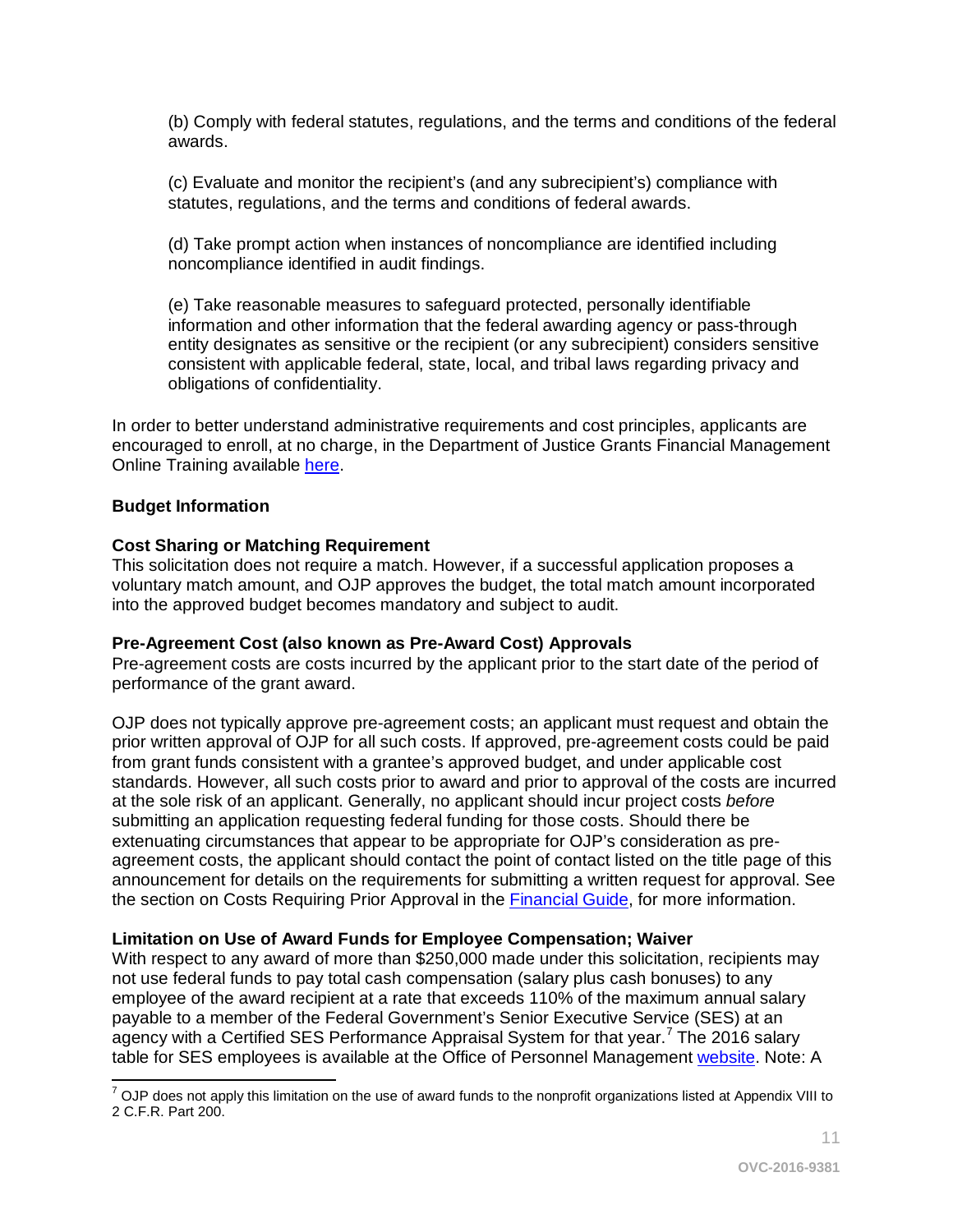recipient may compensate an employee at a greater rate, provided the amount in excess of this compensation limitation is paid with non-federal funds. (Any such additional compensation will not be considered matching funds where match requirements apply.) For employees who charge only a portion of their time to an award, the allowable amount to be charged is equal to the percentage of time worked times the maximum salary limitation.

The Assistant Attorney General for OJP may exercise discretion to waive, on an individual basis, the limitation on compensation rates allowable under an award. An applicant requesting a waiver should include a detailed justification in the budget narrative of the application. Unless the applicant submits a waiver request and justification with the application, the applicant should anticipate that OJP will request the applicant to adjust and resubmit the budget.

The justification should include the particular qualifications and expertise of the individual, the uniqueness of the service the individual will provide, the individual's specific knowledge of the program or project being undertaken with award funds, and a statement explaining that the individual's salary is commensurate with the regular and customary rate for an individual with his/her qualifications and expertise, and for the work to be done.

#### <span id="page-11-1"></span>**Prior Approval, Planning, and Reporting of Conference/Meeting/Training Costs**

OJP strongly encourages applicants that propose to use award funds for any conference-, meeting-, or training-related activity to review carefully—before submitting an application—the OJP policy and guidance on conference approval, planning, and reporting available at [www.ojp.gov/financialguide/DOJ/PostawardRequirements/chapter3.10a.htm.](http://www.ojp.gov/financialguide/DOJ/PostawardRequirements/chapter3.10a.htm) OJP policy and guidance (1) encourage minimization of conference, meeting, and training costs; (2) require prior written approval (which may affect project timelines) of most conference, meeting, and training costs for cooperative agreement recipients and of some conference, meeting, and training costs for grant recipients; and (3) set cost limits, including a general prohibition of all food and beverage costs.

#### <span id="page-11-2"></span>**Costs Associated with Language Assistance (if applicable)**

If an applicant proposes a program or activity that would deliver services or benefits to individuals, the costs of taking reasonable steps to provide meaningful access to those services or benefits for individuals with limited English proficiency may be allowable. Reasonable steps to provide meaningful access to services or benefits may include interpretation or translation services where appropriate.

For additional information, see the "Civil Rights Compliance" section under "Solicitation Requirements" in the [OJP Funding Resource Center.](http://ojp.gov/funding/index.htm)

# <span id="page-11-0"></span>**C. Eligibility Information**

Purpose Area 1: Eligible applicants for the demonstration project are nonprofit and for-profit organizations (including tribal organizations); institutions of higher education (including tribal institutions of higher education); states and units of local government (including federally recognized Indian tribal governments as determined by the Secretary of the Interior); sexual assault examination programs [including SANE/SAFE programs, Sexual Assault Response Team (SART) programs and state sexual assault coalitions]; medical practitioners involved in treating victims of sexual assault; and victim service providers involved in treating victims of sexual assault. For-profit organizations must agree to forgo any profit or management fee.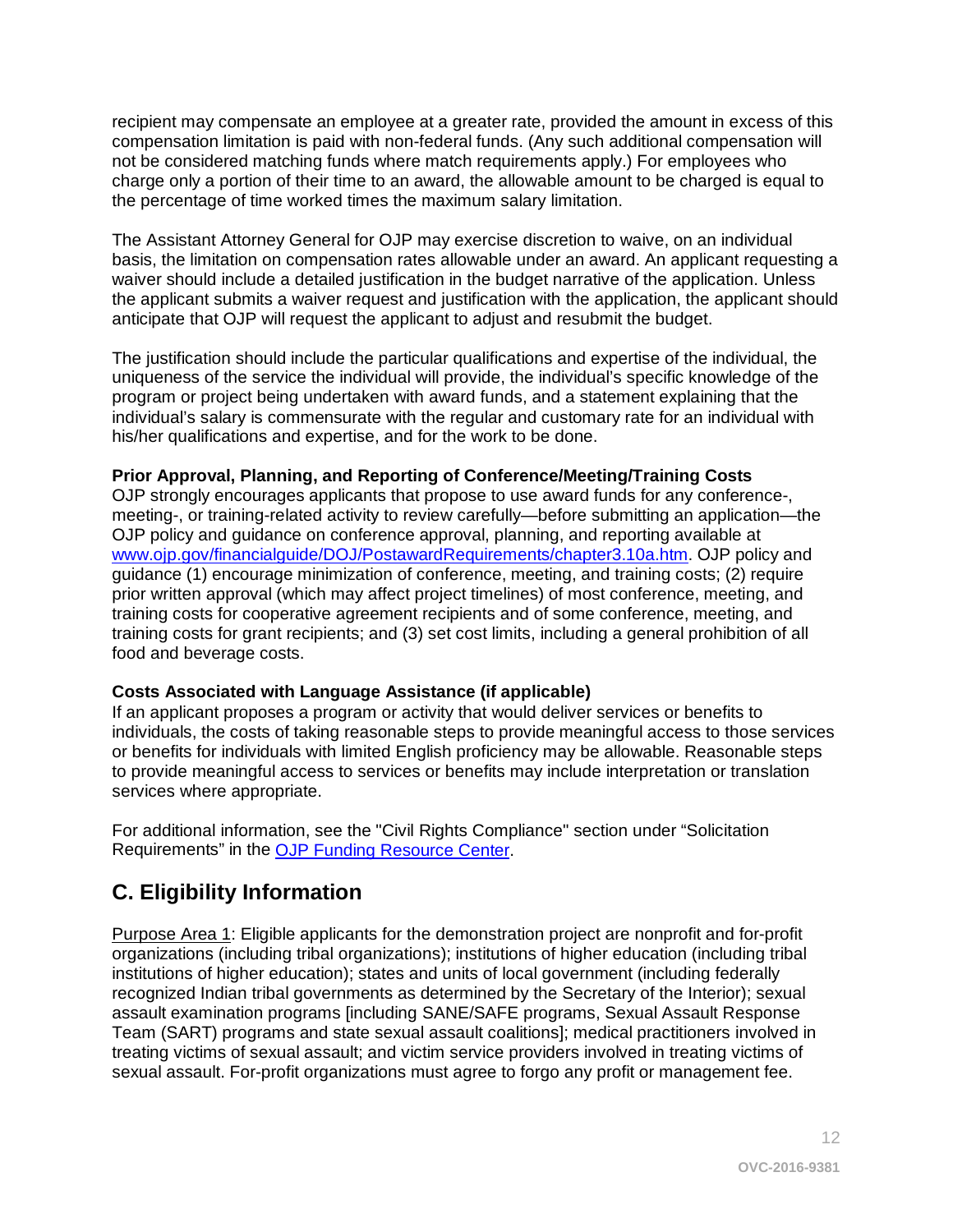Applicants must demonstrate expertise or experience in sexual assault and support services described in the solicitation.

Purpose Area 2: Eligible applicants to provide training and technical assistance to support the demonstration site(s) are nonprofit and for-profit organizations (including tribal organizations); institutions of higher education (including tribal institutions of higher education); states and units of local government (including federally recognized Indian tribal governments as determined by the Secretary of the Interior); sexual assault examination programs (including SANE/SAFE programs, SART programs, and state sexual assault coalitions); and medical practitioners involved in treating victims of sexual assault. Applicants must have demonstrated experience using telemedicine technology to deliver care.

#### **Eligible applicants may apply to either the demonstration project OR technical assistance project, but not both. Applicants that apply for both projects will not be considered.**

For additional information on cost sharing or matching requirements, see Section [B. Federal](#page-9-0)  [Award Information.](#page-9-0)

#### <span id="page-12-1"></span>**Limit on Number of Application Submissions**

If an applicant submits multiple versions of the same application, OVC will review only the most recent system-validated version submitted. For more information on system-validated versions, see [How to Apply.](#page-23-0)

## <span id="page-12-0"></span>**D. Application and Submission Information**

#### <span id="page-12-2"></span>**What an Application Should Include**

Applicants should anticipate that if they fail to submit an application that contains all of the specified elements, it may negatively affect the review of their application; and, should a decision be made to make an award, it may result in the inclusion of special conditions that preclude the recipient from accessing or using award funds pending satisfaction of the conditions.

Moreover, applicants should anticipate that applications that are determined to be nonresponsive to the scope of the solicitation, or that do not include the application elements that OVC has designated to be critical, will neither proceed to peer review nor receive further consideration. Under this solicitation, OVC has designated the following application elements as critical: Program Narrative, Budget Detail Worksheet, and Budget Narrative. Applicants may combine the Budget Narrative and the Budget Detail Worksheet in one document. However, if an applicant submits only one budget document, it must contain **both** narrative and detail information. Please review the "Note on File Names and File Types" under [How to Apply](#page-23-0) to be sure applications are submitted in permitted formats.

*OJP strongly recommends that applicants use appropriately descriptive file names (e.g*.*, "Program Narrative," "Budget Detail Worksheet and Budget Narrative," "Timelines," "Memoranda of Understanding," "Resumes") for all attachments. Also, OJP recommends that applicants include resumes in a single file.*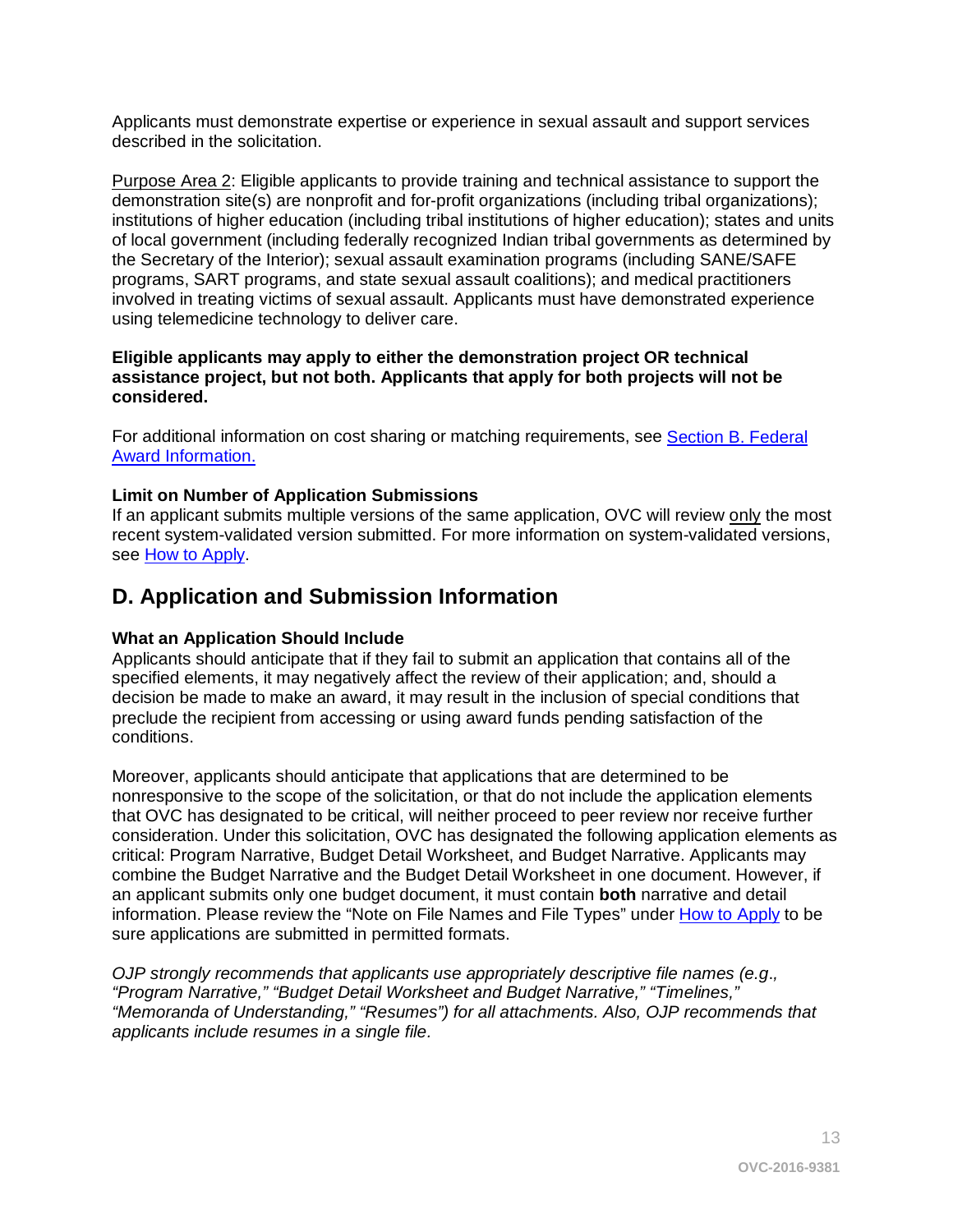#### **1. Information to Complete the Application for Federal Assistance (SF-424)**

The SF-424 is a required standard form used as a cover sheet for submission of preapplications, applications, and related information. Grants.gov and the OJP Grants Management System (GMS) take information from the applicant's profile to populate the fields on this form. When selecting "type of applicant," if the applicant is a for-profit entity, select "For-Profit Organization" or "Small Business" (as applicable).

**Intergovernmental Review:** This funding opportunity (program) **is not** subject to [Executive](http://www.archives.gov/federal-register/codification/executive-order/12372.html)  [Order 12372.](http://www.archives.gov/federal-register/codification/executive-order/12372.html) (In completing the SF-424, applicants are to make the appropriate selection in response to question 19 to indicate that the "Program is not covered by E.O. 12372.")

#### **2. Project Abstract**

Applications should include a high-quality project abstract that summarizes the proposed project in 400 words or less. Project abstracts should be—

- Written for a general public audience
- Submitted as a separate attachment with "Project Abstract" as part of its file name
- Single-spaced, using a standard 12-point font (Times New Roman) with 1-inch margins and summarize the project's purpose, goals, and objectives, as well as the activities that will be implemented to achieve these goals, objectives, methods, and outcomes.

#### **The project abstract should clearly indicate whether the applicant is seeking a grant to develop or enhance statewide telemedicine programs or to provide technical assistance to the telemedicine center.**

As a separate attachment, the project abstract will **not** count against the page limit for the program narrative.

All project abstracts should follow the detailed template available at [ojp.gov/funding/Apply/Resources/ProjectAbstractTemplate.pdf.](http://ojp.gov/funding/Apply/Resources/ProjectAbstractTemplate.pdf)

**Permission to Share Project Abstract with the Public:** It is unlikely that OVC will be able to fund all applications submitted under this solicitation, but it may have the opportunity to share information with the public regarding unfunded applications, for example, through a listing on a web page available to the public. The intent of this public posting would be to allow other possible funders to become aware of such proposals.

In the project abstract template, applicants are asked to indicate whether they give OJP permission to share their project abstract (including contact information) with the public. Granting (or failing to grant) this permission will not affect OJP's funding decisions, and, if the application is not funded, granting permission will not guarantee that abstract information will be shared, nor will it guarantee funding from any other source.

**Note:** OJP may choose not to list a project that otherwise would have been included in a listing of unfunded applications, should the abstract fail to meet the format and content requirements noted above and outlined in the project abstract template.

#### **3. Program Narrative**

The program narrative should not exceed 30 double-spaced pages in 12-point font with 1 inch margins and should include 4 separate sections: Statement of the Problem, Project Design/Implementation Plan to include Project Goals and Objectives, Organizational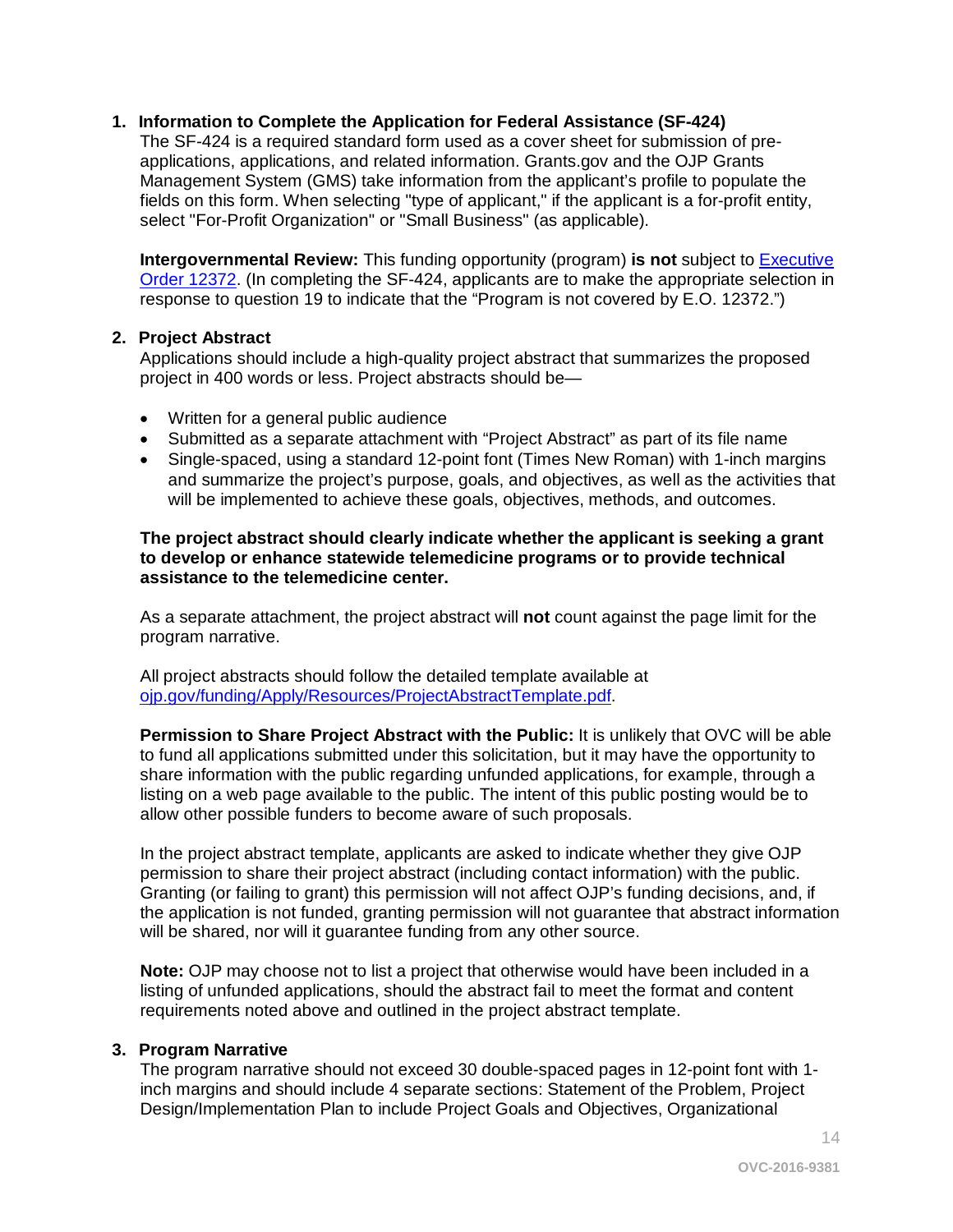Capabilities and Competencies, and Plans for Collecting the Data Required for this Solicitation's Performance Measures. The connections between and among each of these sections must be clearly delineated. For example, the goals and objectives must derive directly from the problems to be addressed. Similarly, the project design section must clearly explain how the program's structure and activities will accomplish the goals and objectives identified in the previous section.

If the program narrative fails to comply with these length-related restrictions, OVC may consider such noncompliance in peer review and in final award decisions.

The following sections should be included as part of the program narrative:

### a. Statement of the Problem

The problem statement must describe the need for the project, to include—

- a brief description of the nature and scope of the problem that the project will address;
- an understanding of the identified population(s) of victims to be served (i.e., corrections, tribal, rural, etc.);
- an understanding of the unmet needs in caring for sexual assault victims and survivors and how the telemedicine technology will be used to meet the needs of the identified victim population(s);
- a brief description of the technology involved;
- an understanding of sexual assault forensic examinations and the use of forensic evidence in sexual assault cases from a state perspective;
- an annual volume of sexual assault victims/survivors served in 2014 and 2015 by the applicant and identified pilot sites, to demonstrate the size and scope of the problem and document the effects of the problem on the target population;
- a brief description of how funding will support the overall success of the project; and
- a description of any previous or current attempts to address the problem.
- b. Project Design and Implementation
	- Provide specific goals and objectives. These should be measurable, achievable, and relate directly to the issues described in the problem statement. The goals should state the overall purpose of what is to be accomplished. The objectives should describe the steps necessary to reach the goals or how the goals will be accomplished. Goals should include both goals for the planning process and the implementation (see note below) as described above on page 8.
	- Identify the name of the agency or organization of the pilot site(s). Applicants must describe the current access to SANE expertise and the use of telemedicine for sexual assault patients by the applicant and the identified pilot site.
	- Describe how telemedicine services ensure informed-consent, patient confidentiality, and privacy.

**Note: Applicants are not expected to provide a detailed strategy or budget for the implementation phase of the project; however, in the Project Design and Implementation section, applicants should outline a projected plan for carrying out the continuation phase of the project if continuation funding is awarded.**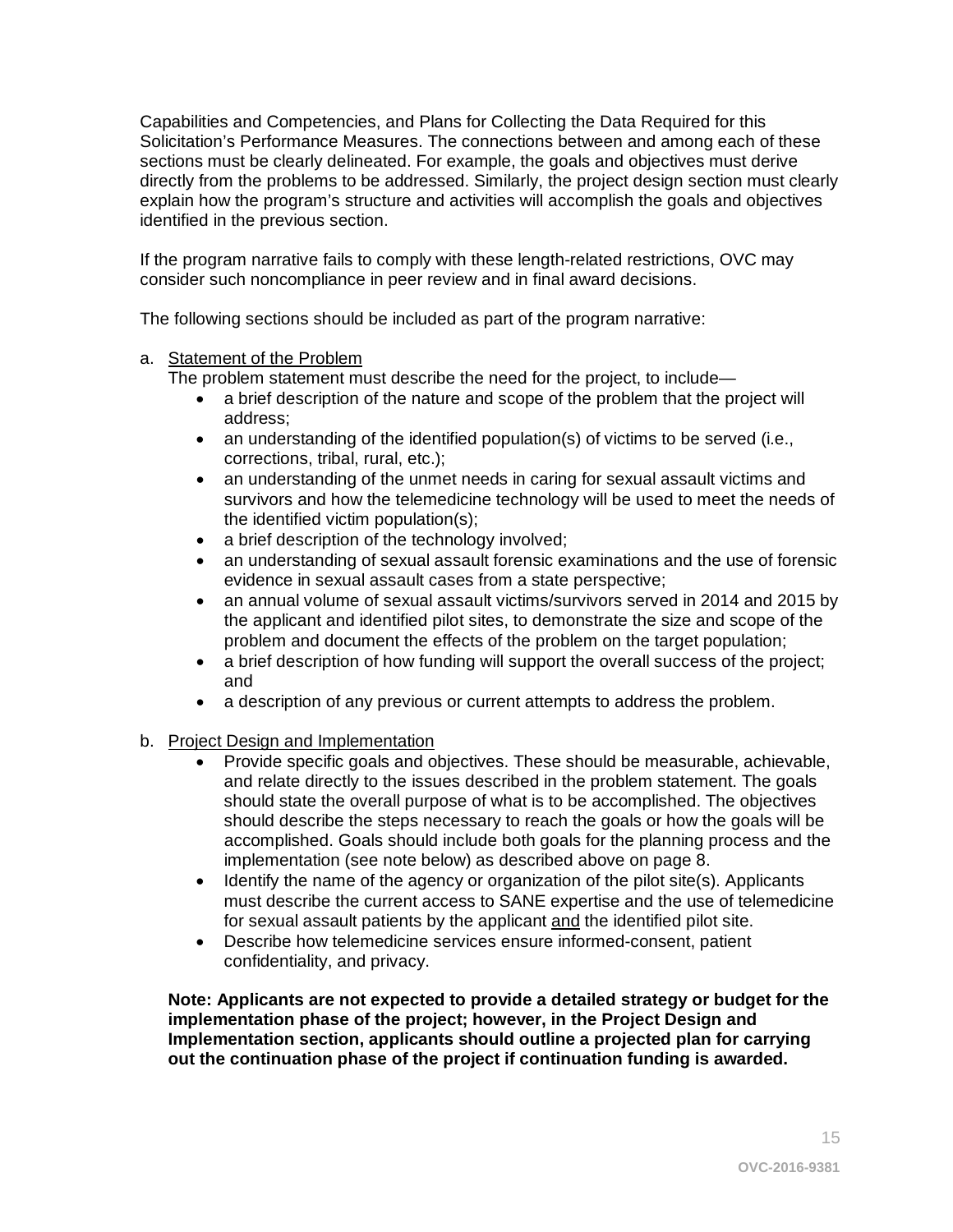#### c. Capabilities and Competencies

Organizational capability will be assessed on the basis of the applicant's described financial capability, management structure, project management plan, and documentation of the professional staff members' unique qualifications to perform their assigned tasks under the project. The applicant must also demonstrate it has the expertise and organizational capacity to undertake an initiative successfully that involves significant collaboration with other partnering agencies supporting the effort. Applicants must address the following items in this section:

- Describe the roles and responsibilities of key organizational and functional components and personnel, along with a plan for communicating with the pilot sites, TA provider, and evaluator. This discussion must describe the project's organizational structure and operations. Include an organizational chart.
- Identify a project coordinator responsible for the operation and expansion of program efforts. This individual must be empowered to coordinate with all partners within a well-designed, staff supported organizational structure that includes capacity to oversee programmatic and financial responsibilities.
- A description of the current and proposed professional staff members' unique qualifications that enable them to fulfill their responsibilities.
- Discuss any previous or current experience providing victim services (or TA to support such services, for TA provider applicants), using multidisciplinary partnerships.
- Applicants must demonstrate that they and their partners have sufficient technical capability as well as substantive knowledge of the relevant issues and capacity to manage a grant of this scope.
- Applicants must state their administrative and financial capability to manage federal grants.
- Submit resumes for key staff identified, including personnel of all partner organizations, as a separate attachment to the application.
- d. Plan for Collecting the Data Required for this Solicitation's Performance Measures The applicant must identify an independent evaluator or evaluation team to conduct the process evaluation and develop a logic model as a separate attachment. The applicant should describe the evaluator's experience in designing and conducting evaluations and expertise in the area of sexual violence research. The applicant, its pilot sites, and research partner must be willing to work with the TA provider and OVC to develop a final evaluation plan.

Logic Model: Applicants must include a logic model that graphically illustrates how the project's problems, goals, objectives, and design are interrelated, leading to anticipated outputs, performance measures, and outcomes. Sample logic models are available at [www.ojjdp.gov/grantees/pm/logic\\_models.html.](http://www.ojjdp.gov/grantees/pm/logic_models.html) The applicant must submit the logic model as a separate attachment. Please note that logic models submitted as part of the application must be updated and included as part of the implementation plan design based on the needs assessment.

To demonstrate program progress and success—as well as to assist the Department with fulfilling its responsibilities under the Government Performance and Results Act of 1993 (GPRA), Public Law 103-62, and the GPRA Modernization Act of 2010, Public Law 111–352 applicants that receive funding under this solicitation must provide data that measure the results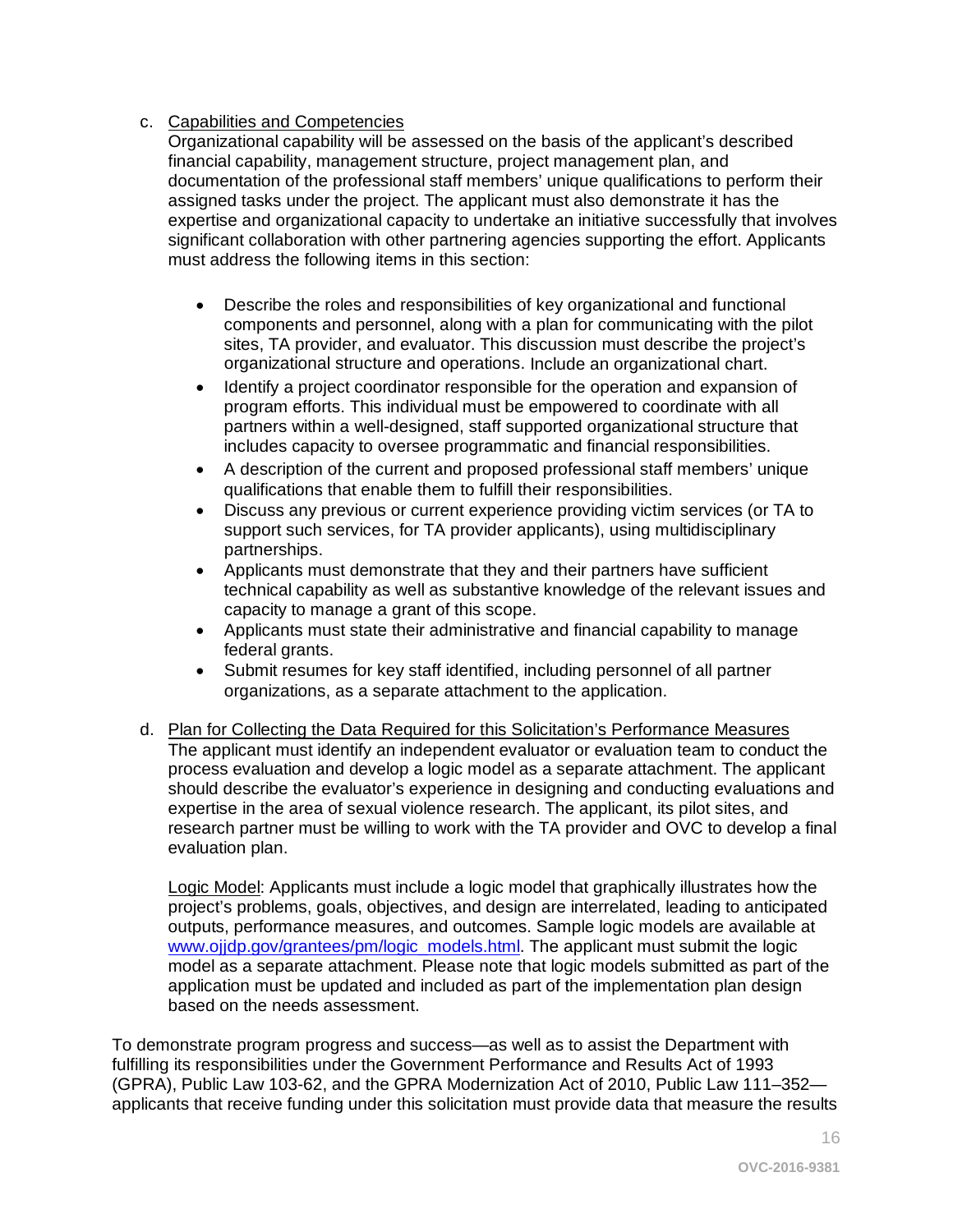of their work done under this solicitation. OJP will require any award recipient, post-award, to provide the data requested in the "Data Grantee Provides" column so that OJP can calculate values for the "Performance Measures" column. Performance measures for this solicitation are as follows:

| <b>Objective</b>                                  | <b>Performance Measure(s)</b>                                                       | <b>Data Grantee Provides</b>                                                                                                              |
|---------------------------------------------------|-------------------------------------------------------------------------------------|-------------------------------------------------------------------------------------------------------------------------------------------|
| Demonstration Site<br>Development of              | Percent of new policies,<br>procedures, strategies, or<br>interventions implemented | Number of new policies, procedures,<br>strategies, or interventions developed.                                                            |
| protocols and<br>procedures for the               | to address a need.                                                                  | Number of new policies, procedures,<br>strategies, or interventions                                                                       |
| telemedicine center.                              | Number of pilot sites.                                                              | implemented to meet an identified<br>need or gap during the reporting                                                                     |
|                                                   | Number of victims served<br>by the telemedicine center.                             | period.                                                                                                                                   |
|                                                   |                                                                                     | Number of partner agencies and<br>organizations.                                                                                          |
|                                                   |                                                                                     | Number of victims served by the<br>telemedicine center (if implementation<br>begins in first phase.)                                      |
|                                                   |                                                                                     | Number of victims who did and did not<br>consent to the telemedicine<br>intervention center (if implementation<br>begins in first phase.) |
| <b>Technical Assistance</b><br>Grantee            | Number of professionals<br>trained.                                                 | Number of professionals trained.                                                                                                          |
|                                                   |                                                                                     | Number of training and technical                                                                                                          |
| To provide specialized<br>technical assistance to | Percent of training and<br>technical assistance                                     | assistance request received.                                                                                                              |
| the telemedicine center<br>and pilot sites.       | requests completed.                                                                 | Percent of training and technical<br>assistance requests completed.                                                                       |

OVC does not require applicants to submit performance measures data with their application. Performance measures are included as an alert that OVC will require successful applicants to submit specific data as part of their reporting requirements. For the application, applicants should indicate an understanding of these requirements and discuss how they will gather the required data, should they receive funding.

#### **Note on Project Evaluations**

Applicants that propose to use funds awarded through this solicitation to conduct project evaluations should be aware that certain project evaluations (such as systematic investigations designed to develop or contribute to generalizable knowledge) may constitute "research" for purposes of applicable DOJ human subjects protection regulations. However, project evaluations that are intended only to generate internal improvements to a program or service, or are conducted only to meet OJP's performance measure data reporting requirements likely do not constitute "research." Applicants should provide sufficient information for OJP to determine whether the particular project they propose would either intentionally or unintentionally collect and/or use information in such a way that it meets the DOJ regulatory definition of research.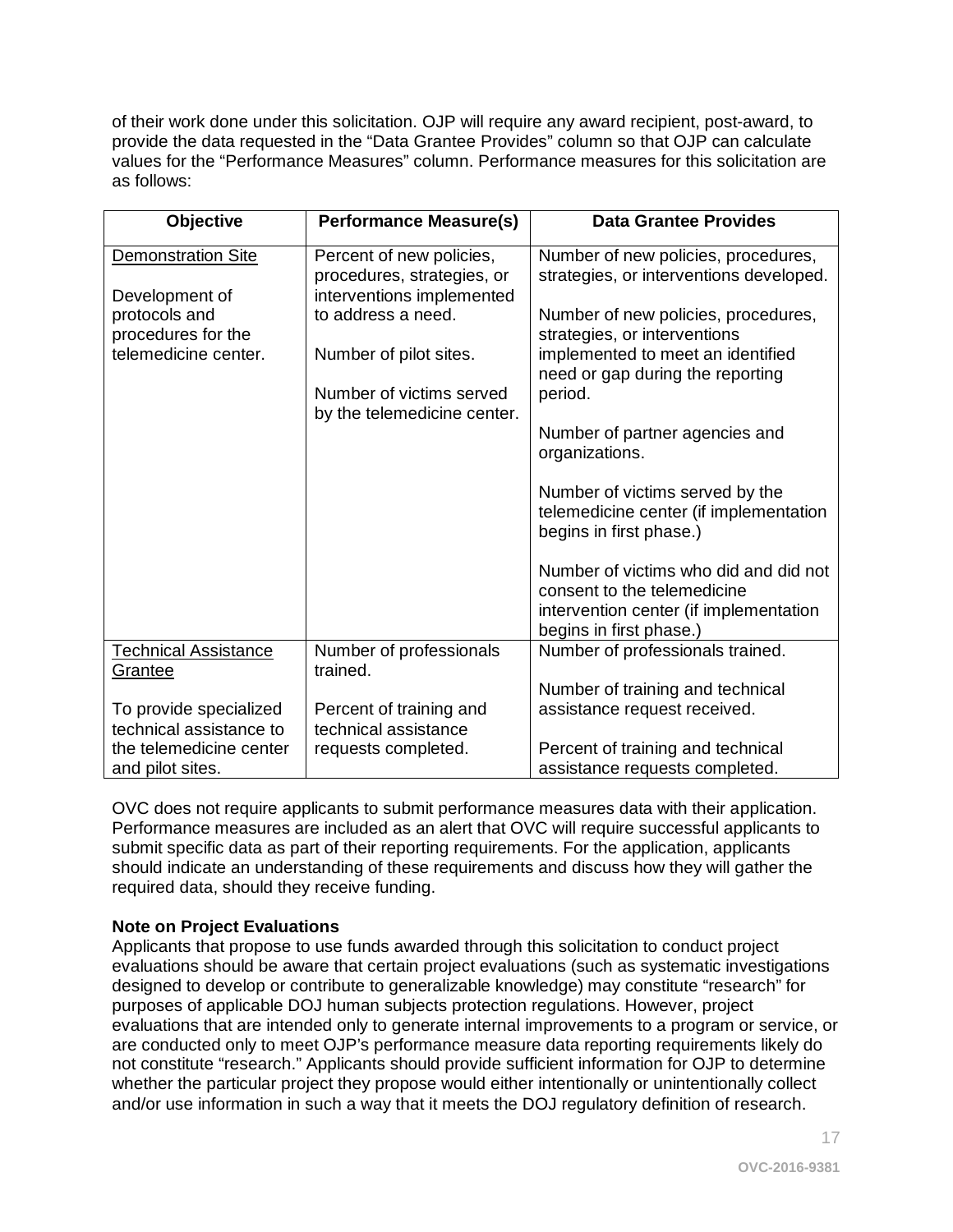Research, for the purposes of human subjects protections for OJP-funded programs, is defined as, "a systematic investigation, including research development, testing, and evaluation, designed to develop or contribute to generalizable knowledge" 28 C.F.R. § 46.102(d). For additional information on determining whether a proposed activity would constitute research, see the decision tree to assist applicants on the "Research and the Protection of Human Subjects" section of the [OJP Funding Resource Center](http://ojp.gov/funding/index.htm) web page [\(www.ojp.gov/funding/Explore/SolicitationRequirements/EvidenceResearchEvaluationRequirem](http://ojp.gov/funding/Explore/SolicitationRequirements/EvidenceResearchEvaluationRequirements.htm) [ents.htm\)](http://ojp.gov/funding/Explore/SolicitationRequirements/EvidenceResearchEvaluationRequirements.htm). Applicants whose proposals may involve a research or statistical component also should review the "Data Privacy and Confidentiality Requirements" section on that web page.

#### **4. Budget Detail Worksheet and Budget Narrative**

#### **a. Budget Detail Worksheet**

A sample Budget Detail Worksheet can be found at [www.ojp.gov/funding/Apply/Resources/BudgetDetailWorksheet.pdf.](http://ojp.gov/funding/Apply/Resources/BudgetDetailWorksheet.pdf) Applicants that submit their budget in a different format should include the budget categories listed in the sample budget worksheet. The Budget Detail Worksheet should be broken down by year.

- Travel: All applicants, including the technical assistance applicants, should allocate funding for 2–3 representatives to attend a 2-day in-person planning meeting in Washington, DC during Phase 1.
- All applicants must budget for costs to attend one Financial Management Training Seminar sponsored by OJP's Office of the Chief Financial Officer (OCFO). Specific information (such as dates and locations of upcoming OCFO events) can be found at [www.ojp.usdoj.gov/training/fmts.htm.](http://www.ojp.usdoj.gov/training/fmts.htm) In addition, the OCFO offers an online Financial Management Training course to all grantees. To access the online Financial Management Training course, please go to the OJP: Training and Technical Assistance website at [http://gfm.webfirst.com/.](http://gfm.webfirst.com/)
- Consultant rates: Consultant rates may not exceed the maximum of \$650 per day or, if paid by the hour, \$81.25 per hour for a maximum 8-hour work day. Applicants must be able to substantiate that consultants receiving the full \$650 per day rate received this amount of compensation prior to working with the project.
- Consultant travel: Travel costs associated with project staff not directly employed by the grantee organization must be listed under the Consultant Category on the budget information sheet.
- Favorable consideration will be given to technical assistance project applicants that have lower administrative costs and consequently more funding allocated for technical assistance activities.

For questions pertaining to budget and examples of allowable and unallowable costs, see the Financial Guide at<http://ojp.gov/financialguide/DOJ/index.htm>*.*

#### **b. Budget Narrative**

The budget narrative should thoroughly and clearly describe every category of expense listed in the Budget Detail Worksheet. OJP expects proposed budgets to be complete,

18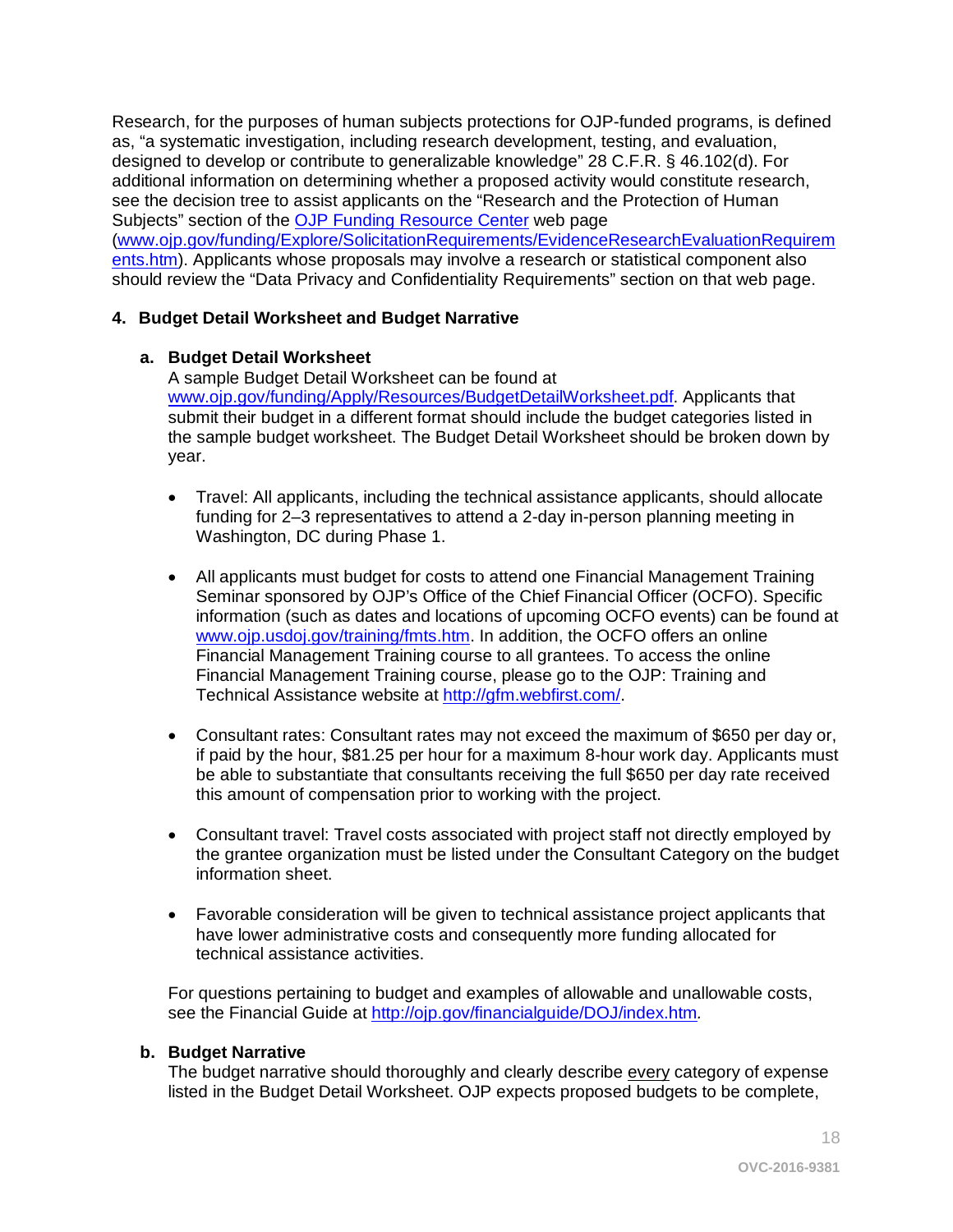cost effective, and allowable (e.g., reasonable, allocable, and necessary for project activities).

Applicants should demonstrate in their budget narratives how they will maximize cost effectiveness of grant expenditures. Budget narratives should generally describe cost effectiveness in relation to potential alternatives and the goals of the project. For example, a budget narrative should detail why planned in-person meetings are necessary, or how technology and collaboration with outside organizations could be used to reduce costs, without compromising quality.

The narrative should be mathematically sound and correspond with the information and figures provided in the Budget Detail Worksheet. The narrative should explain how the applicant estimated and calculated all costs, and how they are relevant to the completion of the proposed project. The narrative may include tables for clarification purposes but need not be in a spreadsheet format. As with the Budget Detail Worksheet, the Budget Narrative should be broken down by year.

#### **c. Non-Competitive Procurement Contracts in Excess of Simplified Acquisition Threshold**

If an applicant proposes to make one or more non-competitive procurements of products or services, where the non-competitive procurement will exceed the simplified acquisition threshold (also known as the small purchase threshold), which is currently set at \$150,000, the application should address the considerations outlined in the [Financial Guide.](http://ojp.gov/financialguide/DOJ/index.htm)

#### **d. Pre-Agreement Cost Approvals**

For information on pre-agreement costs, see [Section B. Federal Award Information.](#page-9-0)

#### **5. Indirect Cost Rate Agreement (if applicable)**

Indirect costs are allowed only under the following circumstances:

- (a) The applicant has a current, federally approved indirect cost rate; or
- (b) The applicant is eligible to use and elects to use the "de minimis" indirect cost rate described in the Part 200 Uniform Requirements as set out at 2 C.F.R. 200.414(f).

Attach a copy of the federally approved indirect cost rate agreement to the application. Applicants that do not have an approved rate may request one through their cognizant federal agency, which will review all documentation and approve a rate for the applicant organization, or, if the applicant's accounting system permits, costs may be allocated in the direct cost categories. For the definition of Cognizant Federal Agency, see the "Glossary of Terms" in the [Financial Guide.](http://ojp.gov/financialguide/DOJ/index.htm) For assistance with identifying your cognizant agency, please contact the Customer Service Center at 1-800-458-0786 or at [ask.ocfo@usdoj.gov.](mailto:ask.ocfo@usdoj.gov) If DOJ is the cognizant federal agency, applicants may obtain information needed to submit an indirect cost rate proposal at [http://www.ojp.gov/funding/Apply/Resources/IndirectCosts.pdf.](http://www.ojp.gov/funding/Apply/Resources/IndirectCosts.pdf)

In order to use the "de minimis" indirect rate, attach written documentation to the application that advises OJP of both the applicant's eligibility (to use the "de minimis" rate) and its election. If the applicant elects the "de minimis" method, costs must be consistently charged as either indirect or direct costs, but may not be double charged or inconsistently charged as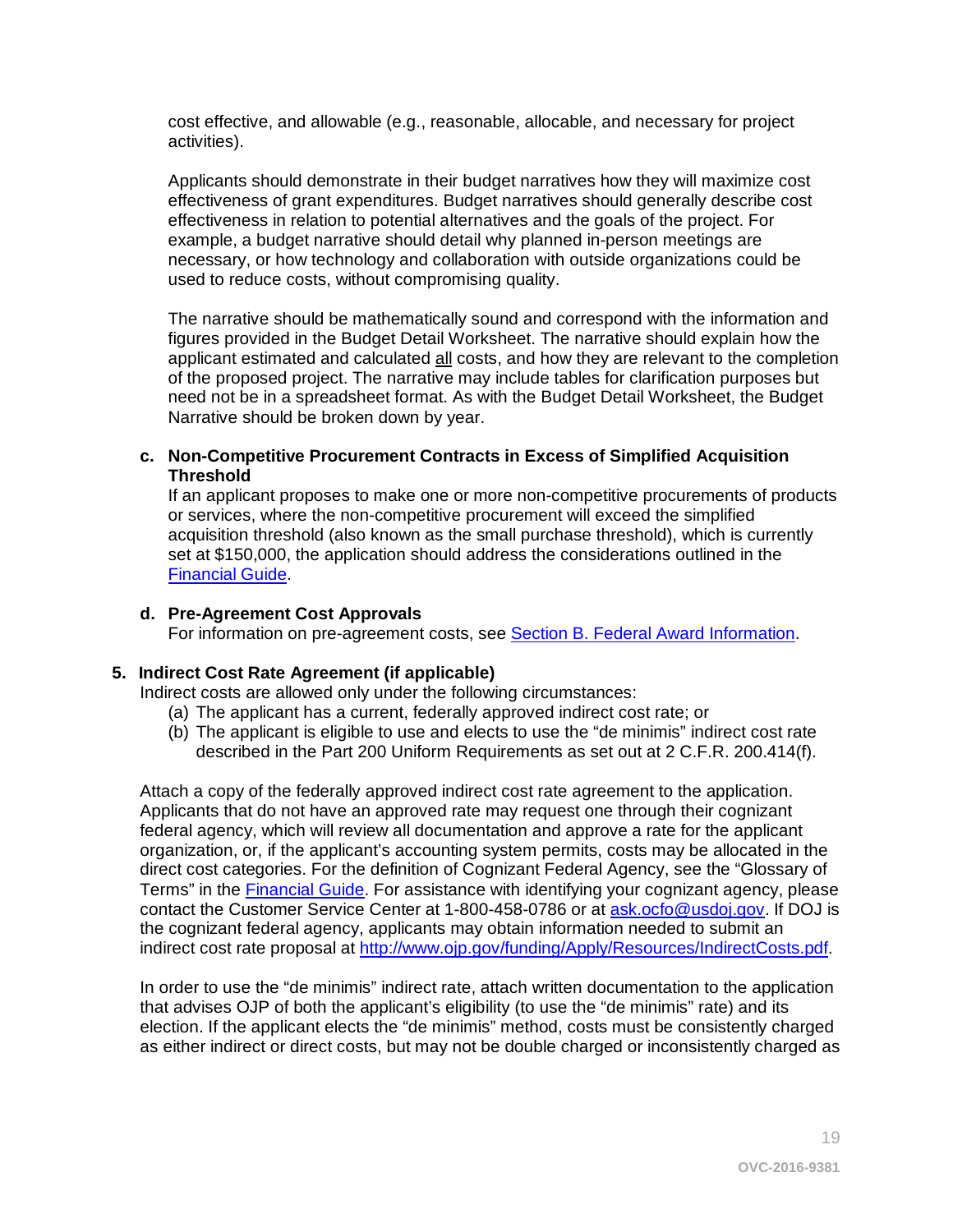both. In addition, if this method is chosen then it must be used consistently for all federal awards until such time as you choose to negotiate a federally approved indirect cost rate.<sup>[8](#page-19-0)</sup>

## **6. Tribal Authorizing Resolution (if applicable)**

Tribes, tribal organizations, or third parties proposing to provide direct services or assistance to residents on tribal lands should include in their applications a resolution, a letter, affidavit, or other documentation, as appropriate, that certifies that the applicant has the legal authority from the tribe(s) to implement the proposed project on tribal lands. In those instances when an organization or consortium of tribes applies for a grant on behalf of a tribe or multiple specific tribes, the application should include appropriate legal documentation, as described above, from all tribes that would receive services or assistance under the grant. A consortium of tribes for which existing consortium bylaws allow action without support from all tribes in the consortium (i.e., without an authorizing resolution or comparable legal documentation from each tribal governing body) may submit, instead, a copy of its consortium bylaws with the application.

## **7. Applicant Disclosure of High Risk Status**

Applicants are to disclose whether they are currently designated high risk by another federal grant making agency. This includes any status requiring additional oversight by the federal agency due to past programmatic or financial concerns. If an applicant is designated high risk by another federal grant making agency, you must email the following information to [OJPComplianceReporting@usdoj.gov](mailto:OJPComplianceReporting@usdoj.gov) at the time of application submission:

- The federal agency that currently designated the applicant as high risk
- Date the applicant was designated high risk
- The high risk point of contact name, phone number, and email address, from that federal agency
- Reasons for the high risk status

OJP seeks this information to ensure appropriate federal oversight of any grant award. Disclosing this high risk information does not disqualify any organization from receiving an OJP award. However, additional grant oversight may be included, if necessary, in award documentation.

## **8. Additional Attachments**

## **a. Letters of Support or MOUs**

Applicants should provide signed and dated letters of support or MOUs for all key partners collaborating in the project, such as correctional facilities and institutions of higher education, that include the following:

- Agency or facility executive and/or administrative support from the pilot sites for participation in the project.
- Expression of support for the project and a statement of willingness to participate and collaborate with project plans.
- A description of the partner's role and responsibilities.
- Estimate of the percent of time that the partner will devote to the planning and operation of the project.

<span id="page-19-0"></span> $\overline{a}$  $^8$  See 2 C.F.R. § 200.414(f).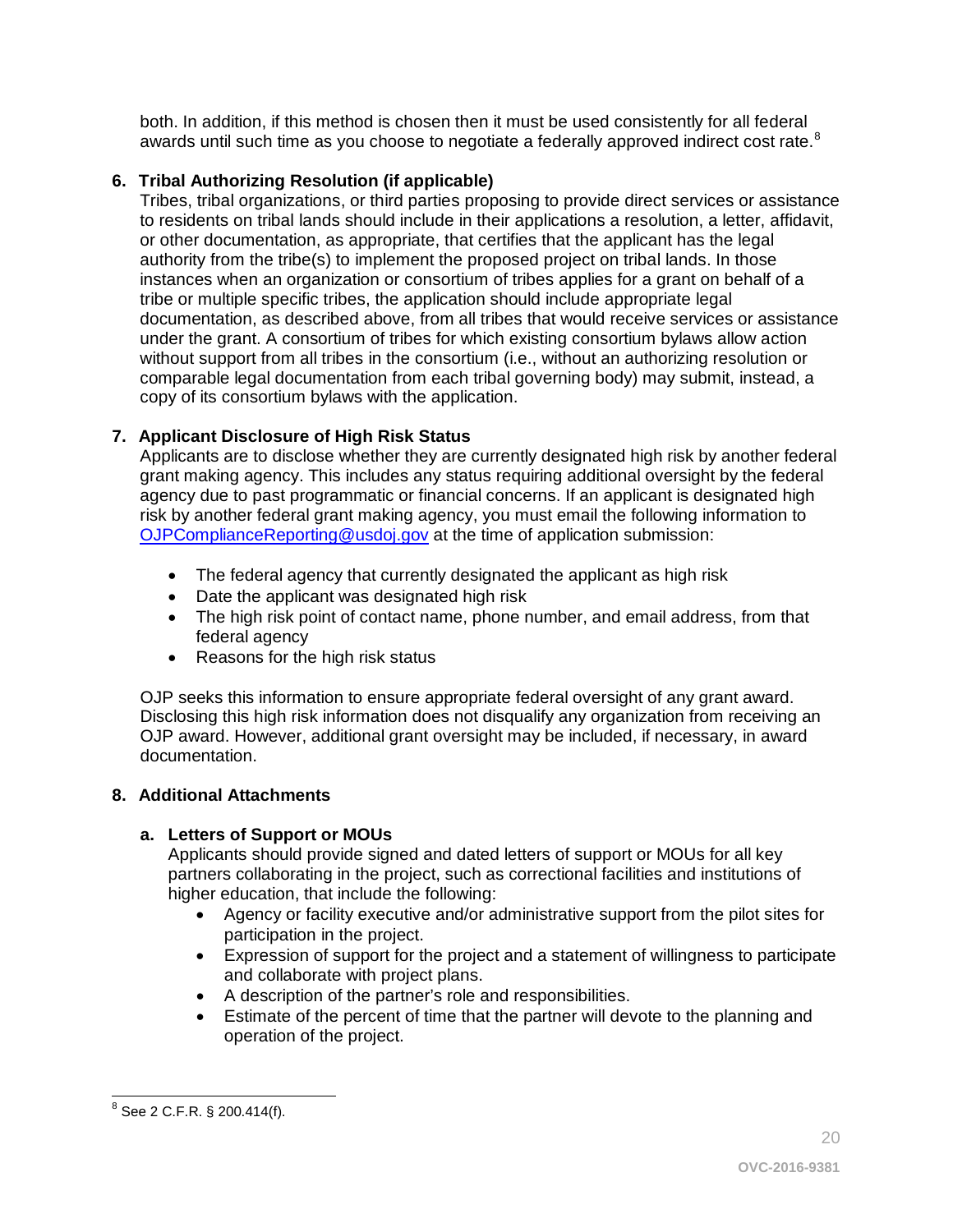#### **b. Timeline**

A time-task plan must include the designation of organizational responsibility and a schedule for the completion of the activities. In preparing the time-task plan, Gantt chart, or schedule, applicants should make certain that all project activities will occur within the proposed project period.

### **c. List of All Proposed Project Staff and Resumes of Key Personnel**

Submit resumes of all key personnel identified in the application. OJP recommends that resumes be included in a single file. Applicants should provide a list to include those affiliated with the applicant organization or any proposed subrecipient organization(s), any proposed consultant(s) and contractors (whether individuals or organizations).

### **d. Logic Model**

Please refer to Logic Model requirements included in the Plan for Collecting the Data Required for this Solicitation's Performance Measures section of the Program Narrative on page 17.

## **e. Privacy Certificate**

OVC and recipients of OVC funding are subject to confidentiality requirements protecting research and statistical information collected that is identifiable to a private person under the DOJ regulations found at 28 CFR Part 22. Identifying characteristics include, but are not limited to, identifiers such as name, address, Social Security number or other identifying number, fingerprints, voiceprints, photographs, genetic information, or any other item or combination of data about a person that could reasonably lead, directly or indirectly, by reference to other information, or to identification of that individual(s). OVC requires that applicants submit an updated Privacy Certificate with their application. A Privacy Certificate must be approved prior to engaging in any project activities that involve data collection on individuals through observations, interviews, reports, or review of administrative records, or any project tasks likely to result in the gathering or development of information identifiable to individuals. OVC-funded activities that require a Privacy Certificate prior to conducting the activity include, but may not be limited to, a needs assessment, program evaluation, survey, or focus group interview. For sample Privacy Certificates, visit [www.ojp.usdoj.gov/funding/forms.htm](http://www.ojp.usdoj.gov/funding/forms.htm) and view the two model Privacy Certificates available for adaptation. For additional guidance on Privacy Certificate content, visit the National Institute of Justice's Privacy Certificate Guidance at [www.ojp.usdoj.gov/nij/funding/humansubjects/privacy-certificate-guidance.htm.](http://www.ojp.usdoj.gov/nij/funding/humansubjects/privacy-certificate-guidance.htm)

#### **f. Applicant Disclosure of Pending Applications**

Applicants are to disclose whether they have pending applications for federally funded grants or subgrants (including cooperative agreements) that include requests for funding to support the same project being proposed under this solicitation and will cover the identical cost items outlined in the budget narrative and worksheet in the application under this solicitation. The disclosure should include both direct applications for federal funding (e.g., applications to federal agencies) and indirect applications for such funding (e.g., applications to State agencies that will subaward federal funds).

OJP seeks this information to help avoid any inappropriate duplication of funding. Leveraging multiple funding sources in a complementary manner to implement comprehensive programs or projects is encouraged and is not seen as inappropriate duplication.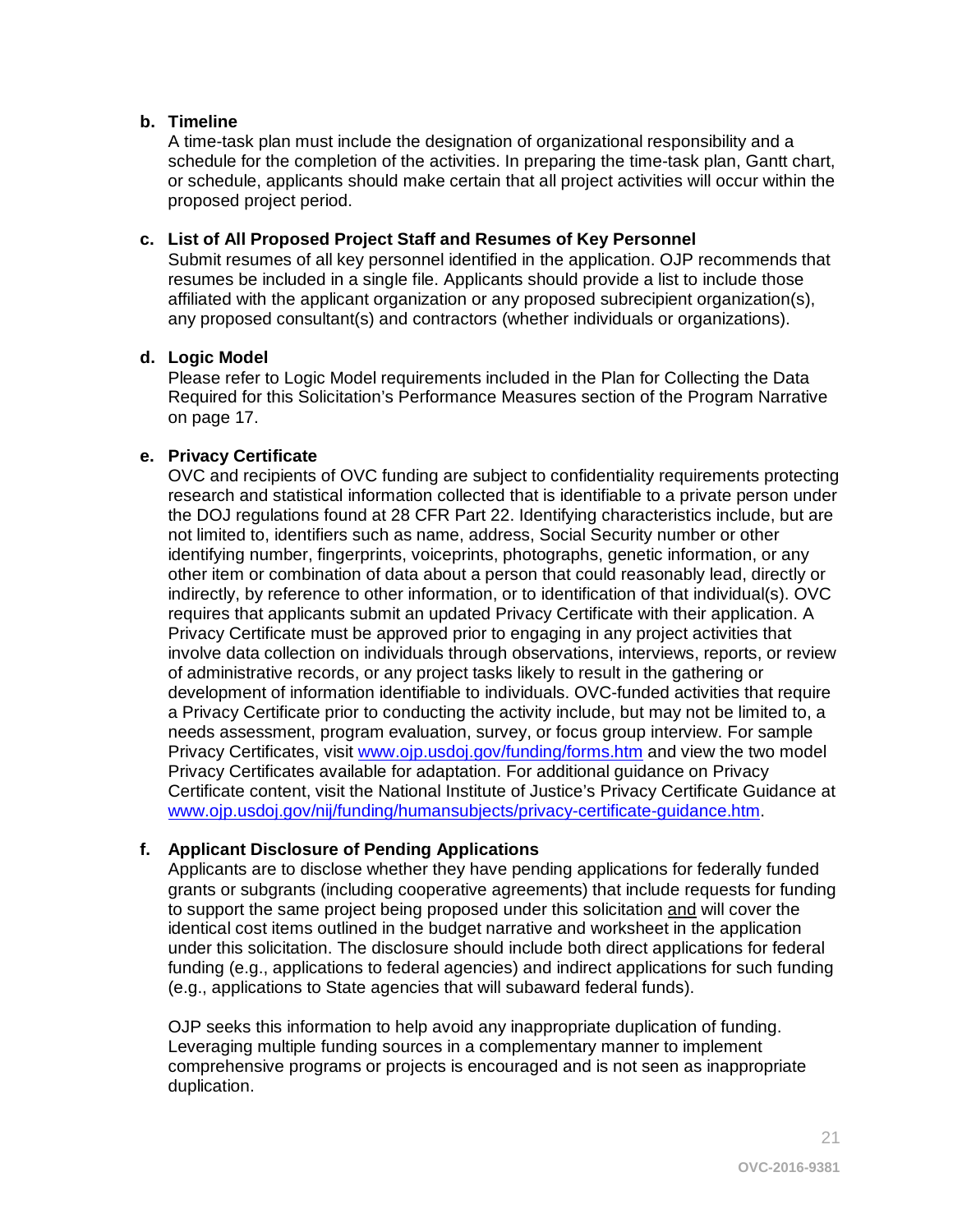Applicants that have pending applications as described above are to provide the following information about pending applications submitted within the last 12 months:

- The federal or state funding agency
- The solicitation name/project name
- The point of contact information at the applicable funding agency

| <b>Federal or State</b><br><b>Funding Agency</b>                                   | <b>Solicitation Name/</b><br><b>Project Name</b>                                                 | <b>Name/Phone/Email for Point of Contact</b><br>at Funding Agency |
|------------------------------------------------------------------------------------|--------------------------------------------------------------------------------------------------|-------------------------------------------------------------------|
| DOJ/COPS                                                                           | <b>COPS Hiring Program</b>                                                                       | Jane Doe, 202/000-0000;<br>jane.doe@usdoj.gov                     |
| <b>HHS/Substance</b><br>Abuse & Mental<br><b>Health Services</b><br>Administration | Drug Free<br>Communities<br>Mentoring Program/<br>North County Youth<br><b>Mentoring Program</b> | John Doe, 202/000-0000;<br>john.doe@hhs.gov                       |

Applicants should include the table as a separate attachment to their application. The file should be named "Disclosure of Pending Applications."

Applicants that do not have pending applications as described above are to include a statement to this effect in the separate attachment page (e.g., "[Applicant Name on SF-424] does not have pending applications submitted within the last 12 months for federally funded grants or subgrants (including cooperative agreements) that include requests for funding to support the same project being proposed under this solicitation and will cover the identical cost items outlined in the budget narrative and worksheet in the application under this solicitation.")

#### **g. Research and Evaluation Independence and Integrity**

If a proposal involves research and/or evaluation, regardless of the proposal's other merits, in order to receive funds, the applicant must demonstrate research/evaluation independence, including appropriate safeguards to ensure research/evaluation objectivity and integrity, both in this proposal and as it may relate to the applicant's other current or prior related projects. This documentation may be included as an attachment to the application which addresses BOTH i. and ii. below.

- i. For purposes of this solicitation, applicants must document research and evaluation independence and integrity by including, at a minimum, one of the following two items:
	- a. A specific assurance that the applicant has reviewed its proposal to identify any research integrity issues (including all principal investigators and subrecipients) and it has concluded that the design, conduct, or reporting of research and evaluation funded by OVC grants, cooperative agreements, or contracts will not be biased by any personal or financial conflict of interest on the part of part of its staff, consultants, and/or sub-recipients responsible for the research and evaluation or on the part of the applicant organization;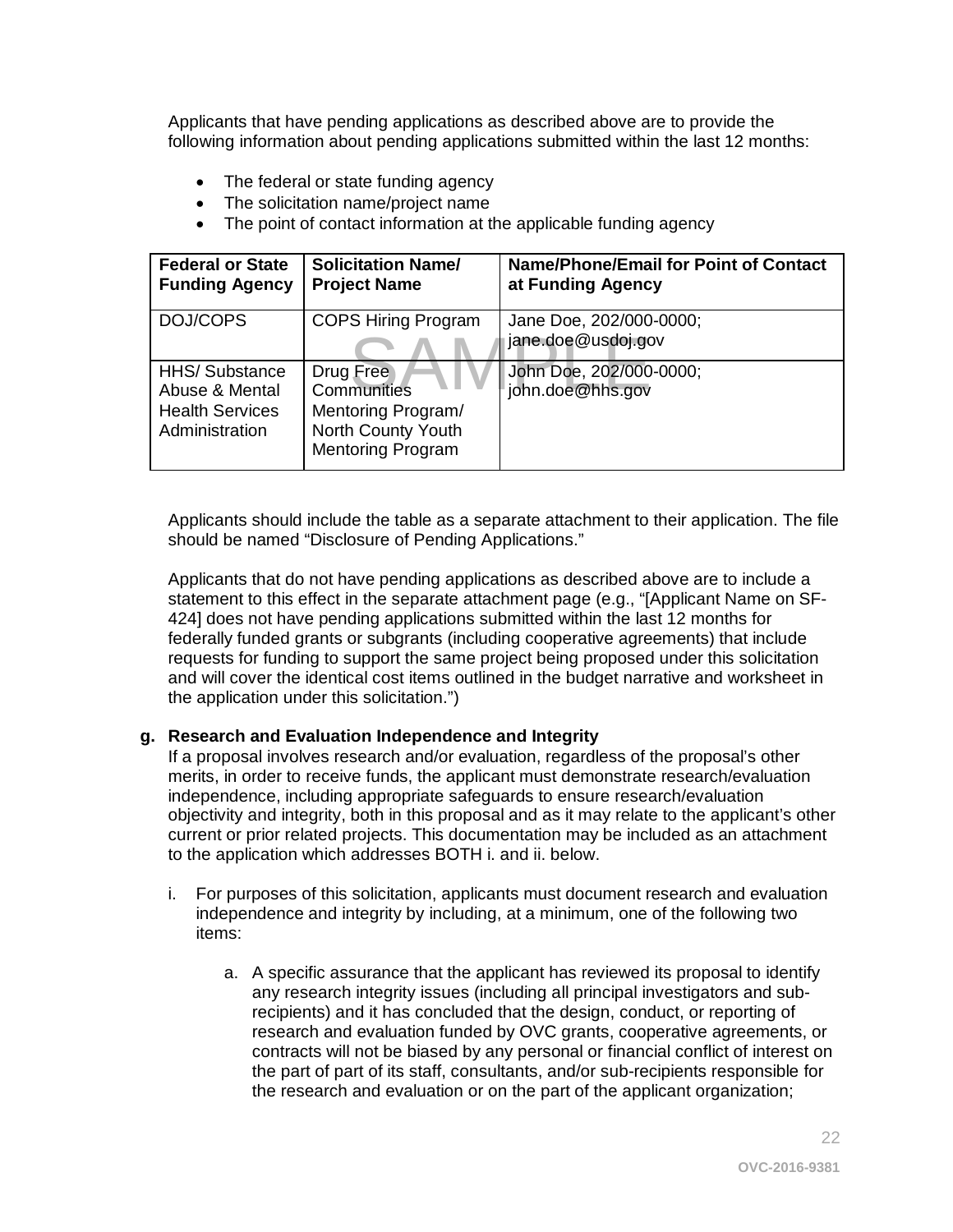- b. A specific listing of actual or perceived conflicts of interest that the applicant has identified in relation to this proposal. These conflicts could be either personal (related to specific staff, consultants, and/or sub-recipients) or organizational (related to the applicant or any subgrantee organization). Examples of potential investigator (or other personal) conflict situations may include, but are not limited to, those in which an investigator would be in a position to evaluate a spouse's work product (actual conflict), or an investigator would be in a position to evaluate the work of a former or current colleague (potential apparent conflict). With regard to potential organizational conflicts of interest, as one example, generally an organization could not be given a grant to evaluate a project if that organization had itself provided substantial prior technical assistance to that specific project or a location implementing the project (whether funded by OJP or other sources), as the organization in such an instance would appear to be evaluating the effectiveness of its own prior work. The key is whether a reasonable person understanding all of the facts would be able to have confidence that the results of any research or evaluation project are objective and reliable. Any outside personal or financial interest that casts doubt on that objectivity and reliability of an evaluation or research product is a problem and must be disclosed.
- ii. In addition, for purposes of this solicitation applicants must address the issue of possible mitigation of research integrity concerns by including, at a minimum, one of the following two items:
	- a. If an applicant reasonably believes that no potential personal or organizational conflicts of interest exist, then the applicant should provide a brief narrative explanation of how and why it reached that conclusion. Applicants MUST also include an explanation of the specific processes and procedures that the applicant will put in place to identify and eliminate (or, at the very least, mitigate) potential personal or financial conflicts of interest on the part of its staff, consultants, and/or sub-recipients for this particular project, should that be necessary during the grant period. Documentation that may be helpful in this regard could include organizational codes of ethics/conduct or policies regarding organizational, personal, and financial conflicts of interest.

#### OR

b. If the applicant has identified specific personal or organizational conflicts of interest in its proposal during this review, the applicant must propose a specific and robust mitigation plan to address conflicts noted above. At a minimum, the plan must include specific processes and procedures that the applicant will put in place to eliminate (or, at the very least, mitigate) potential personal or financial conflicts of interest on the part of its staff, consultants, and/or sub-recipients for this particular project, should that be necessary during the grant period. Documentation that may be helpful in this regard could include organizational codes of ethics/conduct or policies regarding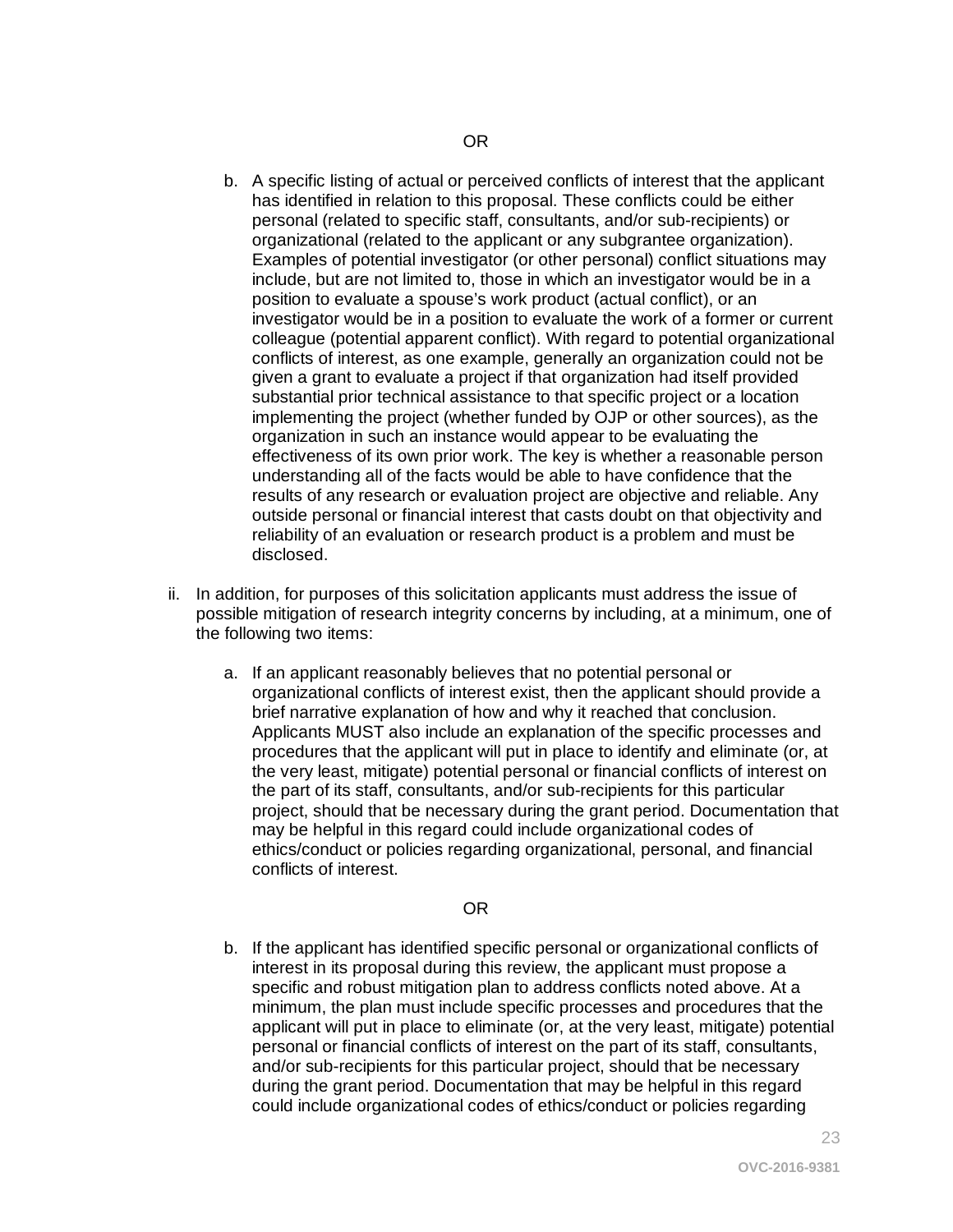organizational, personal, and financial conflicts of interest. There is no guarantee that the plan, if any, will be accepted as proposed.

Considerations in assessing research and evaluation independence and integrity will include, but are not be limited to, the adequacy of the applicant's efforts to identify factors that could affect the objectivity or integrity of the proposed staff and/or the organization in carrying out the research, development, or evaluation activity; and the adequacy of the applicant's existing or proposed remedies to control any such factors.

#### **9. Financial Management and System of Internal Controls Questionnaire**

In accordance with the Part 200 Uniform Requirements as set out at 2 C.F.R. 200.205*,* Federal agencies must have in place a framework for evaluating the risks posed by applicants before they receive a Federal award. To facilitate part of this risk evaluation, **all** applicants (other than an individual) are to download, complete, and submit this [form.](http://ojp.gov/funding/Apply/Resources/FinancialCapability.pdf)

#### **10. Disclosure of Lobbying Activities**

All applicants must complete this information. Applicants that expend any funds for lobbying activities are to provide the detailed information requested on the form Disclosure of Lobbying Activities (SF-LLL). Applicants that do not expend any funds for lobbying activities are to enter "N/A" in the text boxes for item 10 ("a. Name and Address of Lobbying Registrant" and "b. Individuals Performing Services").

#### <span id="page-23-0"></span>**How to Apply**

Applicants must register in, and submit applications through Grants.gov, a primary source to find federal funding opportunities and apply for funding. Find complete instructions on how to register and submit an application at [www.Grants.gov.](http://www.grants.gov/) Applicants that experience technical difficulties during this process should call the Grants.gov Customer Support Hotline at **800**-**518**- **4726** or **606–545–5035**, 24 hours a day, 7 days a week, except federal holidays. Registering with Grants.gov is a one-time process; however, **processing delays may occur, and it can take several weeks** for first-time registrants to receive confirmation and a user password. OJP encourages applicants to **register several weeks before** the application submission deadline. In addition, OJP urges applicants to submit applications 72 hours prior to the application due date to allow time to receive validation messages or rejection notifications from Grants.gov, and to correct in a timely fashion any problems that may have caused a rejection notification.

OVC strongly encourages all prospective applicants to sign up for Grants.gov email [notifications](http://www.grants.gov/web/grants/manage-subscriptions.html) regarding this solicitation. If this solicitation is cancelled or modified, individuals who sign up with Grants.gov for updates will be automatically notified.

**Browser Information:** Grants.gov was built to be compatible with Internet Explorer. For technical assistance with Google Chrome, or another browser, contact Grants.gov Customer Support.

**Note on Attachments.** Grants.gov has two categories of files for attachments: mandatory and optional. OJP receives all files attached in both categories. Please insure all required documents are attached in the mandatory category.

**Note on File Names and File Types:** Grants.gov only permits the use of certain specific characters in names of attachment files. Valid file names may include only the characters shown in the table below. Grants.gov is designed to reject any application that includes an attachment(s) with a file name that contains any characters not shown in the table below.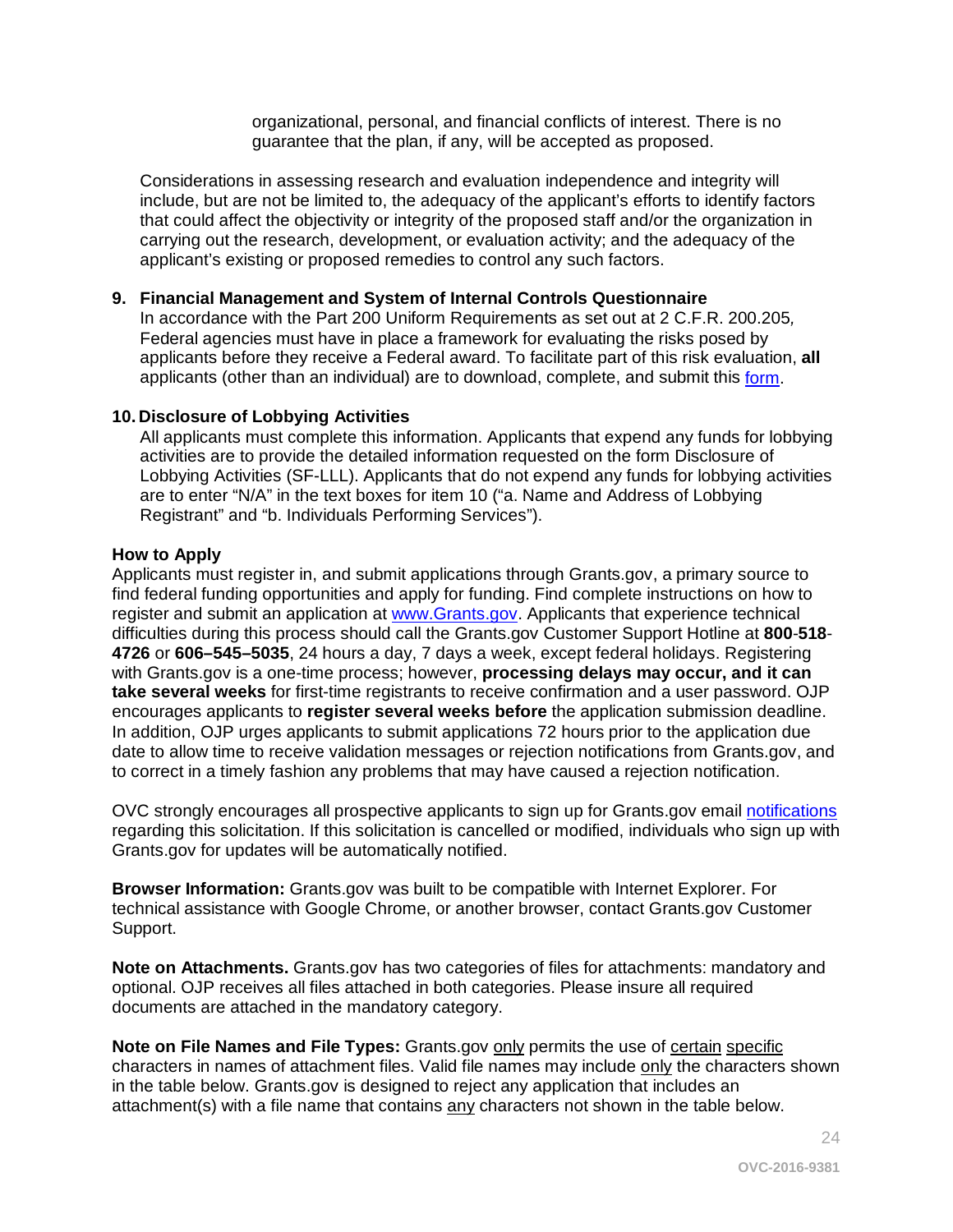| <b>Characters</b>    |                                                                  | <b>Special Characters</b> |                       |
|----------------------|------------------------------------------------------------------|---------------------------|-----------------------|
| Upper case $(A - Z)$ | Parenthesis (                                                    | Curly braces $\{\}$       | Square brackets []    |
| Lower case $(a - z)$ | Ampersand (&)                                                    | Tilde $(-)$               | Exclamation point (!) |
| Underscore (         | Comma $($ , $)$                                                  | Semicolon (; )            | Apostrophe (          |
| Hyphen $(-)$         | At sign $(\mathcal{Q})$                                          | Number sign (#)           | Dollar sign (\$)      |
| Space                | Percent sign (%)                                                 | Plus sign $(+)$           | Equal sign $(=)$      |
| Period (.)           | When using the ampersand (&) in XML, applicants must use the "&" |                           |                       |
|                      | format.                                                          |                           |                       |

Grants.gov is designed to forward successfully submitted applications to the OJP Grants Management System (GMS).

**GMS does not accept executable file types as application attachments**. These disallowed file types include, but are not limited to, the following extensions: ".com," ".bat," ".exe," ".vbs," ".cfg," ".dat," ".db," ".dbf," ".dll," ".ini," ".log," ".ora," ".sys," and ".zip." GMS may reject applications with files that use these extensions. It is important to allow time to change the type of file(s) if the application is rejected.

All applicants are required to complete the following steps:

OJP may not make a federal award to an applicant organization until the applicant organization has complied with all applicable DUNS and SAM requirements. Individual applicants must comply with all Grants.gov requirements. If an applicant has not fully complied with the requirements by the time the federal awarding agency is ready to make a federal award, the federal awarding agency may determine that the applicant is not qualified to receive a federal award and use that determination as a basis for making a federal award to another applicant.

Individual applicants should search Grants.gov for a funding opportunity for which individuals are eligible to apply. Use the Funding Opportunity Number (FON) to register. Complete the registration form at<https://apply07.grants.gov/apply/IndCPRegister> to create a username and password. Individual applicants should complete all steps except 1, 2 and 4.

- **1. Acquire a Data Universal Numbering System (DUNS) number.** In general, the Office of Management and Budget requires that all applicants (other than individuals) for federal funds include a DUNS number in their applications for a new award or a supplement to an existing award. A DUNS number is a unique nine-digit sequence recognized as the universal standard for identifying and differentiating entities receiving federal funds. The identifier is used for tracking purposes and to validate address and point of contact information for federal assistance applicants, recipients, and subrecipients. The DUNS number will be used throughout the grant life cycle. Obtaining a DUNS number is a free, one-time activity. Call Dun and Bradstreet at 866–705–5711 to obtain a DUNS number or apply online at [www.dnb.com.](http://www.dnb.com/) A DUNS number is usually received within 1-2 business days.
- **2. Acquire registration with the System for Award Management (SAM).** SAM is the repository for standard information about federal financial assistance applicants, recipients, and subrecipients. OJP requires all applicants (other than individuals) for federal financial assistance to maintain current registrations in the SAM database. Applicants must be registered in SAM to successfully register in Grants.gov. Applicants must **update or renew their SAM registration annually** to maintain an active status. SAM registration and renewal can take as long as 10 business days to complete.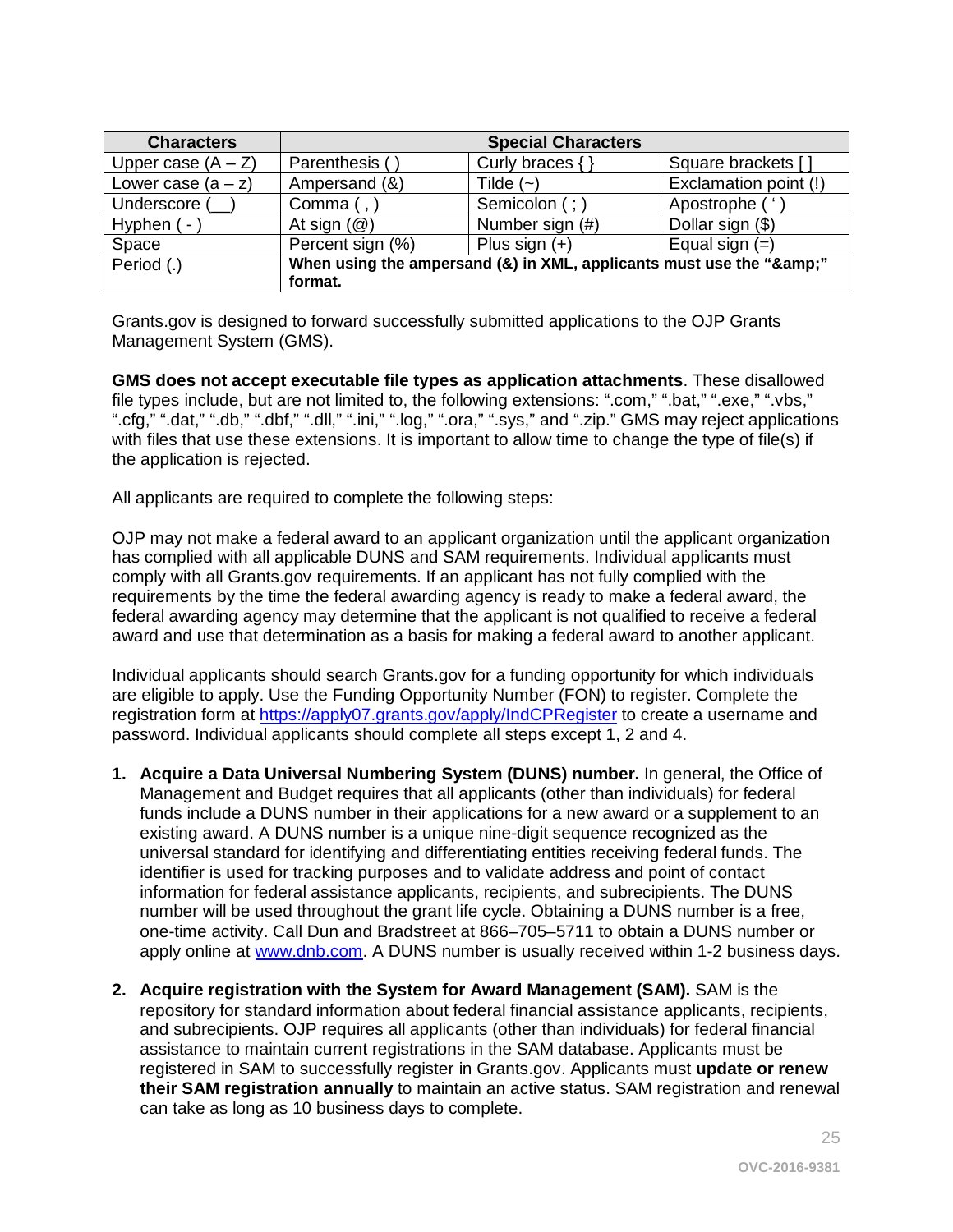Applications cannot be successfully submitted in Grants.gov until Grants.gov receives the SAM registration information. Once the SAM registration/renewal is complete, **the information transfer from SAM to Grants.gov can take up to 48 hours.** OJP recommends that the applicant register or renew registration with SAM as early as possible.

Information about SAM registration procedures can be accessed at [www.sam.gov.](https://www.sam.gov/portal/public/SAM/?portal:componentId=1f834b82-3fed-4eb3-a1f8-ea1f226a7955&portal:type=action&interactionstate=JBPNS_rO0ABXc0ABBfanNmQnJpZGdlVmlld0lkAAAAAQATL2pzZi9uYXZpZ2F0aW9uLmpzcAAHX19FT0ZfXw**)

- **3. Acquire an Authorized Organization Representative (AOR) and a Grants.gov username and password**. Complete the AOR profile on Grants.gov and create a username and password. The applicant organization's DUNS number must be used to complete this step. For more information about the registration process for organizations, go to [www.grants.gov/web/grants/register.html.](http://www.grants.gov/web/grants/register.html) Individuals registering with Grants.gov should go to [http://www.grants.gov/web/grants/applicants/individual-registration.html.](http://www.grants.gov/web/grants/applicants/individual-registration.html)
- **4. Acquire confirmation for the AOR from the E-Business Point of Contact (E-Biz POC).**  The E-Biz POC at the applicant organization must log into Grants.gov to confirm the applicant organization's AOR. The E-Biz POC will need the Marketing Partner Identification Number (MPIN) password obtained when registering with SAM to complete this step. Note that an organization can have more than one AOR.
- **5. Search for the funding opportunity on Grants.gov.** Use the following identifying information when searching for the funding opportunity on Grants.gov. The Catalog of Federal Domestic Assistance number for this solicitation is 16.560, titled *"OVC FY 2016 Using Telemedicine Technology to Enhance Access to Sexual Assault Forensic Exams,"* and the funding opportunity number is OVC-2016-9381.
- **6. Select the correct Competition ID.** Some OJP solicitations posted to Grants.gov contain multiple purpose areas, denoted by the individual Competition ID. If applying to a solicitation with multiple Competition IDs, select the appropriate Competition ID for the intended purpose area of the application.

#### **Purpose Area 1: Demonstration Project Competition ID: OVC-2016-9384 Purpose Area 2: Technical Assistance Provider Competition ID: OVC-2016-9385**

**7. Submit a valid application consistent with this solicitation by following the directions in Grants.gov.** Within 24–48 hours after submitting the electronic application, the applicant should receive two notifications from Grants.gov. The first will confirm the receipt of the application and the second will state whether the application has been successfully validated, or rejected due to errors, with an explanation. It is possible to first receive a message indicating that the application is received and then receive a rejection notice a few minutes or hours later. Submitting well ahead of the deadline provides time to correct the problem(s) that caused the rejection. **Important:** OJP urges applicants to submit applications **at least 72 hours prior** to the application due date to allow time to receive validation messages or rejection notifications from Grants.gov, and to correct in a timely fashion any problems that may have caused a rejection notification. All applications are due to be submitted and in receipt of a successful validation message in Grants.gov by 11:59 p.m. eastern time on July 28*,* 2016*.*

Click [here](http://www.grants.gov/web/grants/applicants/organization-registration.html) for further details on DUNS, SAM, and Grants.gov registration steps and timeframes.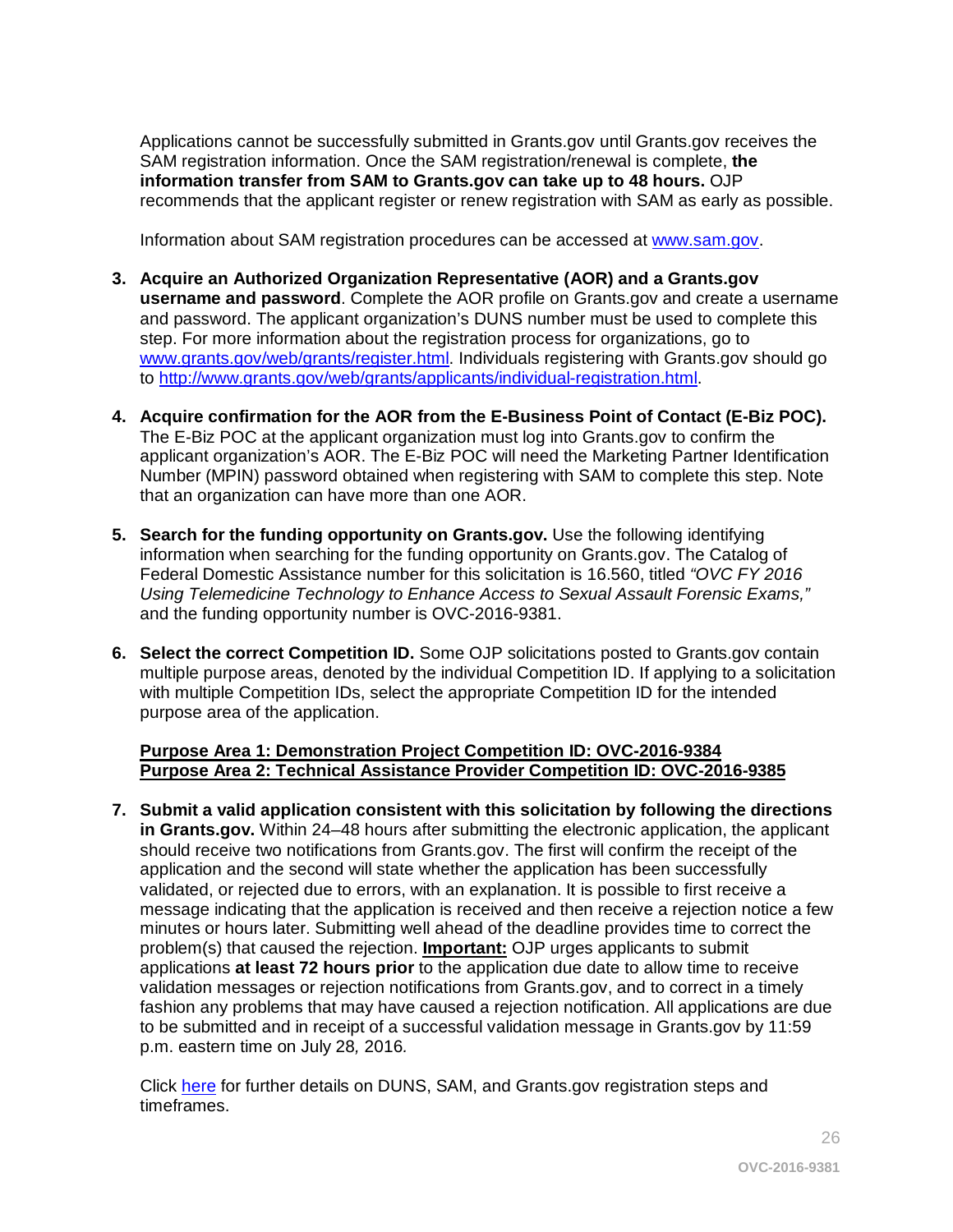### **Note: Duplicate Applications**

If an applicant submits multiple versions of the same application, OVC will review only the most recent system-validated version submitted. See Note on File Names and File Types under [How](#page-23-0)  [to Apply.](#page-23-0)

#### **Experiencing Unforeseen Grants.gov Technical Issues**

Applicants that experience unforeseen Grants.gov technical issues beyond their control that prevent them from submitting their application by the deadline must contact the Grants.gov [Customer Support Hotline](http://www.grants.gov/web/grants/about/contact-us.html) or the [SAM Help Desk](https://www.fsd.gov/fsd-gov/home.do) (Federal Service Desk) to report the technical issue and receive a tracking number. Then applicant must email the OVC contact identified in the Contact Information section on page 2 **within 24 hours after the application deadline** and request approval to submit their application. The email must describe the technical difficulties, and include a timeline of the applicant's submission efforts, the complete grant application, the applicant's DUNS number, and any Grants.gov Help Desk or SAM tracking number(s). **Note: OVC** *does not* **automatically approve requests***.* After the program office reviews the submission, and contacts the Grants.gov or SAM Help Desks to validate the reported technical issues, OJP will inform the applicant whether the request to submit a late application has been approved or denied. If OJP determines that the applicant failed to follow all required procedures, which resulted in an untimely application submission, OJP will deny the applicant's request to submit their application.

The following conditions are generally insufficient to justify late submissions:

- Failure to register in SAM or Grants.gov in sufficient time (SAM registration and renewal can take as long as 10 business days to complete. The information transfer from SAM to Grants.gov can take up to 48 hours.)
- Failure to follow Grants.gov instructions on how to register and apply as posted on its website
- Failure to follow each instruction in the OJP solicitation
- Technical issues with the applicant's computer or information technology environment, including firewalls, browser incompatibility, etc

**Notifications regarding known technical problems with Grants.gov, if any, are posted at the top of the OJP funding web page at <http://ojp.gov/funding/index.htm>**.

## <span id="page-26-0"></span>**E. Application Review Information**

#### <span id="page-26-1"></span>**Selection Criteria**

- 1. Statement of the Problem (10%)
- 2. Project Design and Implementation (35%)
- 3. Capabilities and Competencies (25%)
- 4. Plan for Collecting the Data Required for This Solicitation's Performance Measures (15%)
- 5. Budget: complete, cost effective, and allowable (e.g., reasonable, allocable, and necessary for project activities). Budget narratives should generally demonstrate how applicants will maximize cost effectiveness of grant expenditures. Budget narratives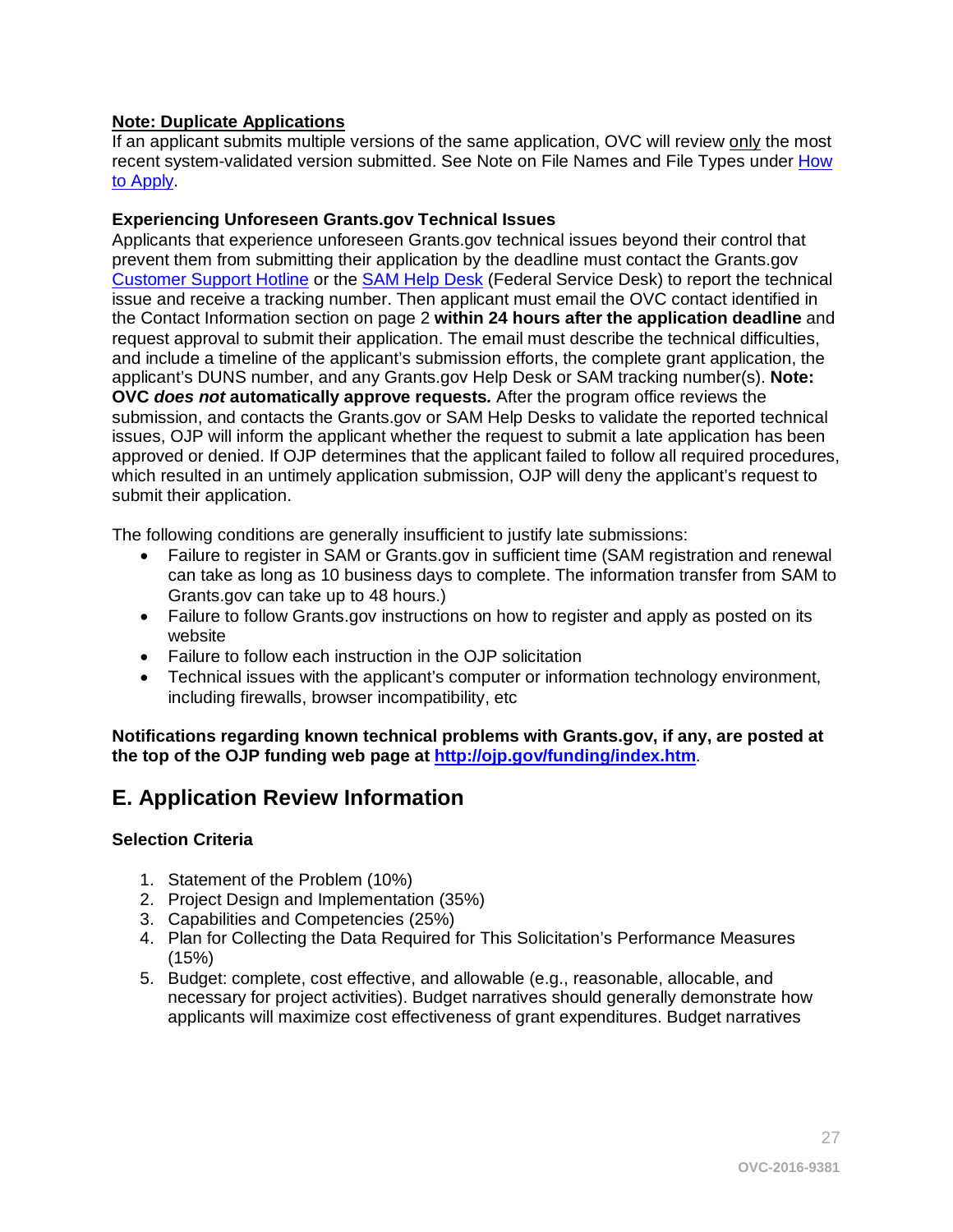should demonstrate cost effectiveness in relation to potential alternatives and the goals of the project.<sup>[9](#page-27-1)</sup> (10%)

6. Additional Attachments. (5%)

#### <span id="page-27-0"></span>**Review Process**

OJP is committed to ensuring a fair and open process for awarding grants. OVC reviews the application to make sure that the information presented is reasonable, understandable, measurable, and achievable, as well as consistent with the solicitation.

Peer reviewers will review the applications submitted under this solicitation that meet basic minimum requirements. For purposes of assessing whether applicants have met basic minimum requirements, OJP screens applications for compliance with specified program requirements to help determine which applications should proceed to further consideration for award. Although program requirements may vary, the following are common requirements applicable to all solicitations for funding under OJP grant programs:

- Applications must be submitted by an eligible type of applicant
- Applications must request funding within programmatic funding constraints (if applicable)
- Applications must be responsive to the scope of the solicitation
- Applications must include all items designated as "critical elements"
- Applicants will be checked against the System for Award Management (SAM)

For a list of critical elements, see "What an Application Should Include" under [Section D.](#page-12-0)  [Application and Submission Information.](#page-12-0)

OVC may use internal peer reviewers, external peer reviewers, or a combination, to assess applications meeting basic minimum requirements on technical merit using the solicitation's selection criteria. An external peer reviewer is an expert in the subject matter of a given solicitation who is not a current DOJ employee. An internal reviewer is a current DOJ employee who is well-versed or has expertise in the subject matter of this solicitation. A peer review panel will evaluate, score, and rate applications that meet basic minimum requirements. Peer reviewers' ratings and any resulting recommendations are advisory only, although their views are considered carefully. In addition to peer review ratings, considerations for award recommendations and decisions may include, but are not limited to, underserved populations, geographic diversity, strategic priorities, past performance under prior OVC and OJP awards, and available funding.

OJP reviews applications for potential discretionary awards to evaluate the risks posed by applicants before they receive an award. This review may include but is not limited to the following:

- 1. Financial stability and fiscal integrity
- 2. Quality of management systems and ability to meet the management standards prescribed in the Financial Guide
- 3. History of performance
- 4. Reports and findings from audits

<span id="page-27-1"></span> $9$  Generally speaking, a reasonable cost is a cost that, in its nature or amount, does not exceed that which would be incurred by a prudent person under the circumstances prevailing at the time the decision was made to incur the costs.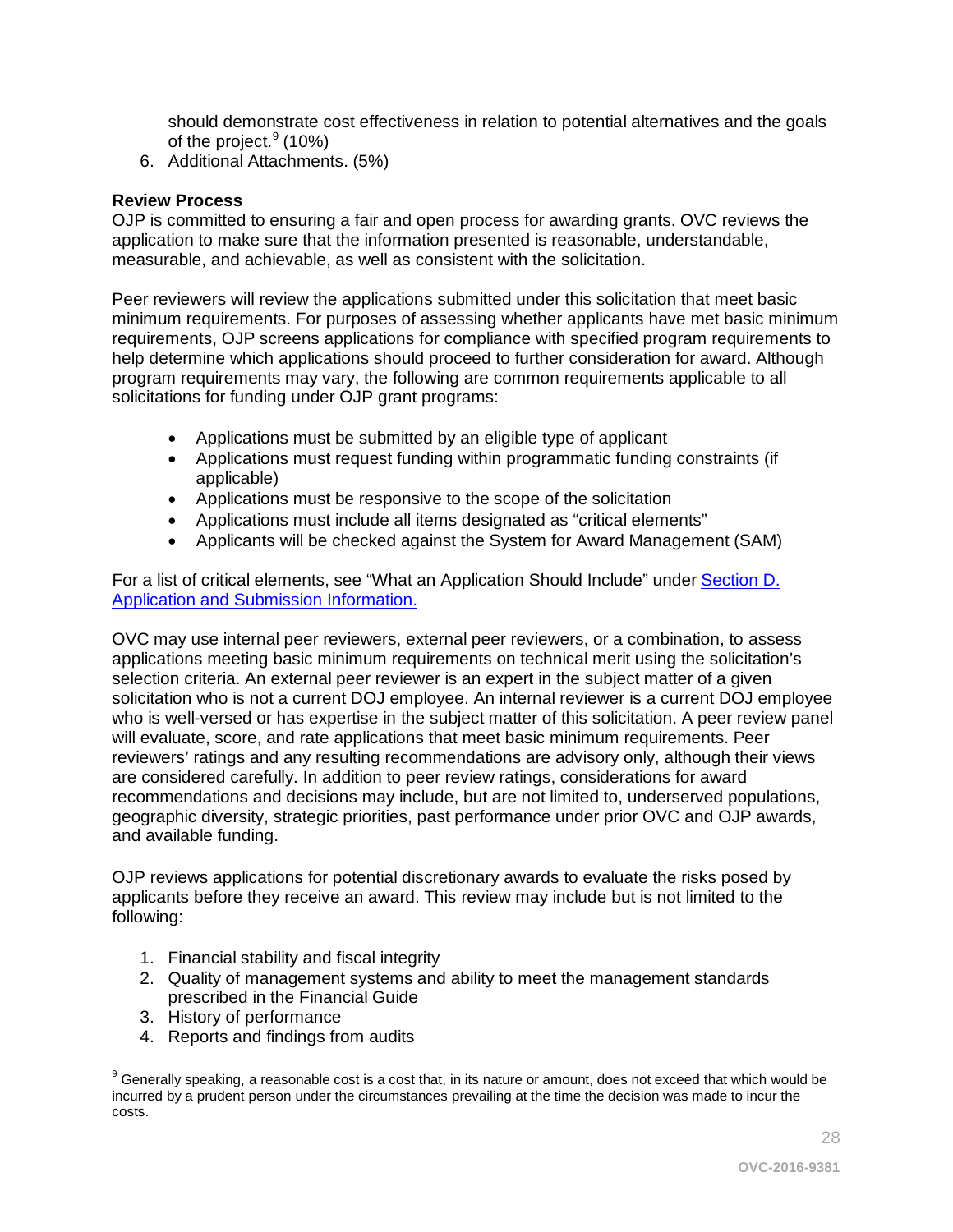- 5. The applicant's ability to effectively implement statutory, regulatory, or other requirements imposed on award recipients
- 6. Proposed costs to determine if the Budget Detail Worksheet and Budget Narrative accurately explain project costs, and whether those costs are reasonable, necessary, and allowable under applicable federal cost principles and agency regulations

Absent explicit statutory authorization or written delegation of authority to the contrary, all final award decisions will be made by the Assistant Attorney General, who may consider factors including, but not limited to, peer review ratings, underserved populations, geographic diversity, strategic priorities, past performance under prior OVC and OJP awards, and available funding when making awards.

# <span id="page-28-0"></span>**F. Federal Award Administration Information**

## <span id="page-28-1"></span>**Federal Award Notices**

OJP sends award notification by email through GMS to the individuals listed in the application as the point of contact and the authorizing official (E-Biz POC and AOR). The email notification includes detailed instructions on how to access and view the award documents, and how to accept the award in GMS. GMS automatically issues the notifications at 9:00 p.m. eastern time on the award date (by September 30, 2016). Recipients will be required to log in; accept any outstanding assurances and certifications on the award; designate a financial point of contact; and review, sign, and accept the award. The award acceptance process involves physical signature of the award document by the authorized representative and the scanning of the fullyexecuted award document to OJP.

## <span id="page-28-2"></span>**Administrative, National Policy, and Other Legal Requirements**

If selected for funding, in addition to implementing the funded project consistent with the agency-approved project proposal and budget, the recipient must comply with award terms and conditions, and other legal requirements, including but not limited to OMB, DOJ or other federal regulations which will be included in the award, incorporated into the award by reference, or are otherwise applicable to the award. OJP strongly encourages prospective applicants to review the information pertaining to these requirements **prior** to submitting an application. To assist applicants and recipients in accessing and reviewing this information, OJP has placed pertinent information on its [Solicitation Requirements](http://ojp.gov/funding/Explore/SolicitationRequirements/index.htm) page of the [OJP Funding Resource Center.](http://ojp.gov/funding/index.htm)

Please note in particular the following two forms, which applicants must accept in GMS prior to the receipt of any award funds, as each details legal requirements with which applicants must provide specific assurances and certifications of compliance. Applicants may view these forms in the Apply section of the [OJP Funding Resource Center](http://ojp.gov/funding/index.htm) and are strongly encouraged to review and consider them carefully prior to making an application for OJP grant funds.

- [Certifications Regarding Lobbying; Debarment, Suspension and Other Responsibility](http://ojp.gov/funding/Apply/Resources/Certifications.pdf)  [Matters; and Drug-Free Workplace Requirements](http://ojp.gov/funding/Apply/Resources/Certifications.pdf)
- [Standard Assurances](http://ojp.gov/funding/Apply/Resources/StandardAssurances.pdf)

Upon grant approval, OJP electronically transmits (via GMS) the award document to the prospective award recipient. In addition to other award information, the award document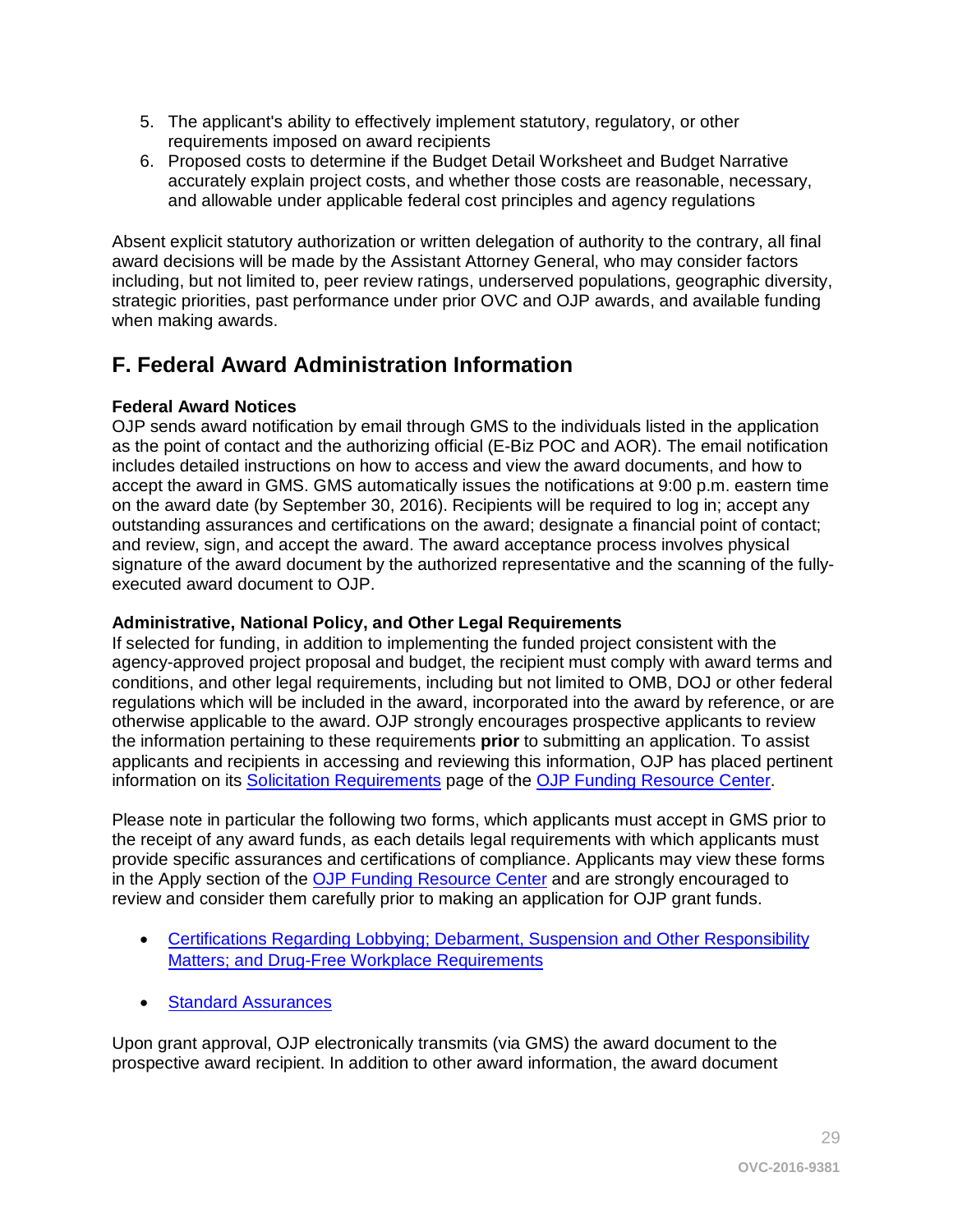contains award terms and conditions that specify national policy requirements<sup>[10](#page-29-2)</sup> with which recipients of federal funding must comply; uniform administrative requirements, cost principles, and audit requirements; and program-specific terms and conditions required based on applicable program (statutory) authority or requirements set forth in OJP solicitations and program announcements, and other requirements which may be attached to appropriated funding. For example, certain efforts may call for special requirements, terms, or conditions relating to intellectual property, data/information-sharing or -access, or information security; or audit requirements, expenditures and milestones, or publications and/or press releases. OJP also may place additional terms and conditions on an award based on its risk assessment of the applicant, or for other reasons it determines necessary to fulfill the goals and objectives of the program.

Prospective applicants may access and review the text of mandatory conditions OJP includes in all OJP awards, as well as the text of certain other conditions, such as administrative conditions, via [Mandatory Award Terms and Conditions](http://ojp.gov/funding/Explore/SolicitationRequirements/MandatoryTermsConditions.htm) page of the OJP Funding [Resource Center.](http://ojp.gov/funding/index.htm)

As stated above, OVC anticipates that it will make any award from this solicitation in the form of a cooperative agreement. Cooperative agreement awards include standard "federal involvement" conditions that describe the general allocation of responsibility for execution of the funded program. Generally stated, under cooperative agreement awards, responsibility for the day-to-day conduct of the funded project rests with the recipient in implementing the funded and approved proposal and budget, and the award terms and conditions. Responsibility for oversight and redirection of the project, if necessary, rests with OVC.

In addition to any "federal involvement" condition(s), OJP cooperative agreement awards include a special condition specifying certain reporting requirements required in connection with conferences, meetings, retreats, seminars, symposium, training activities, or similar events funded under the award, consistent with OJP policy and guidance on conference approval, planning, and reporting.

#### <span id="page-29-0"></span>**General Information about Post-Federal Award Reporting Requirements**

Recipients must submit quarterly financial reports, semi-annual progress reports, final financial and progress reports, and, if applicable, an annual audit report in accordance with the Part 200 Uniform Requirements. Future awards and fund drawdowns may be withheld if reports are delinquent.

Special Reporting requirements may be required by OJP depending on the statutory, legislative or administrative obligations of the recipient or the program.

# <span id="page-29-1"></span>**G. Federal Awarding Agency Contact(s)**

For Federal Awarding Agency Contact(s), see the title page.

For contact information for Grants.gov, see the title page.

<span id="page-29-2"></span> $\overline{a}$ <sup>10</sup> See generally 2 C.F.R. 200.300 (provides a general description of national policy requirements typically applicable to recipients of Federal awards, including the Federal Funding Accountability and Transparency Act of 2006 (FFATA)).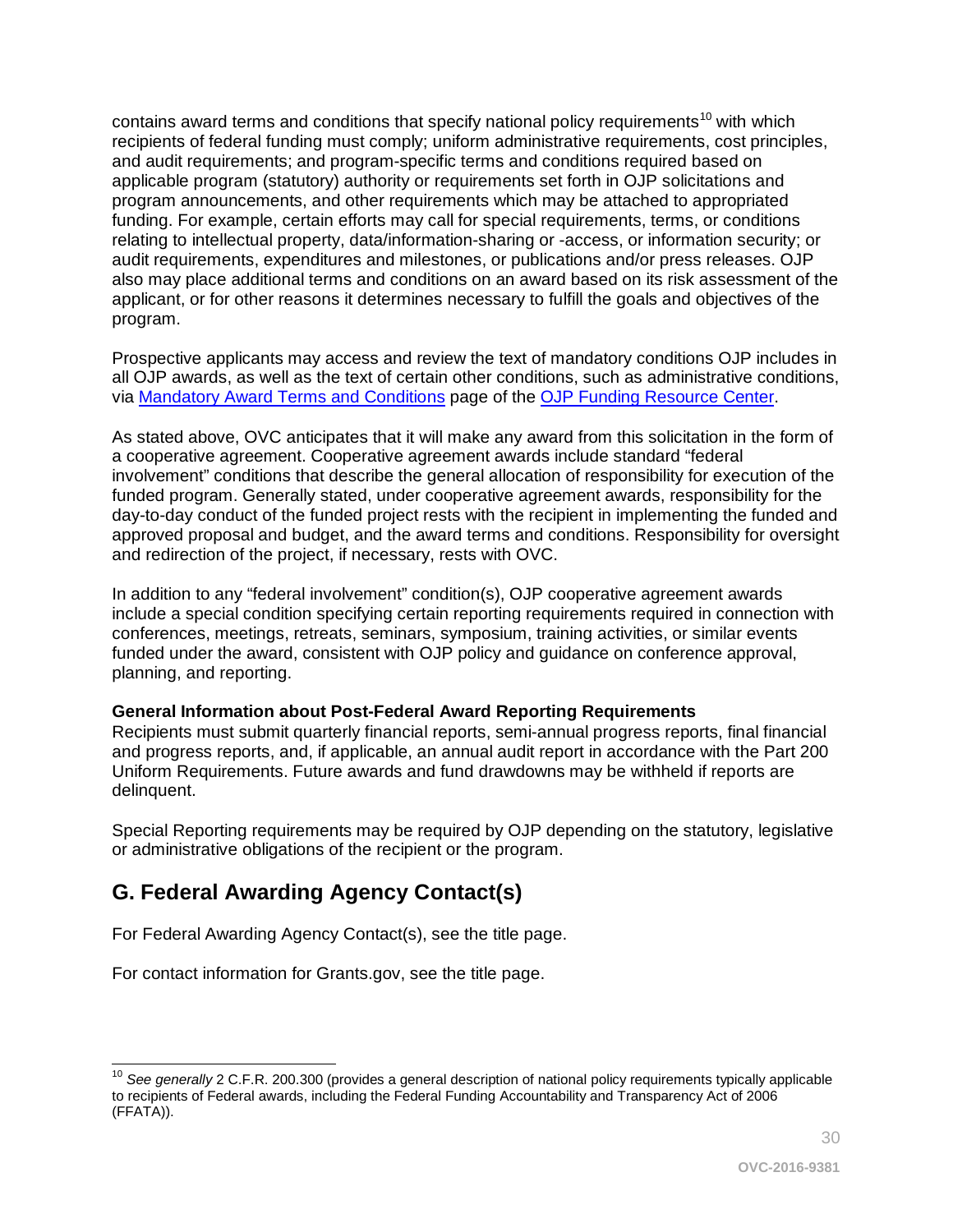# <span id="page-30-0"></span>**H. Other Information**

## <span id="page-30-1"></span>**Provide Feedback to OJP**

To assist OJP in improving its application and award processes, we encourage applicants to provide feedback on this solicitation, the application submission process, and/or the application review/peer review process. Provide feedback to [OJPSolicitationFeedback@usdoj.gov.](mailto:OJPSolicitationFeedback@usdoj.gov)

**IMPORTANT:** This email is for feedback and suggestions only. Replies are **not** sent from this mailbox. If you have specific questions on any program or technical aspect of the solicitation, **you must** directly contact the appropriate number or email listed on the front of this solicitation document. These contacts are provided to help ensure that you can directly reach an individual who can address your specific questions in a timely manner.

If you are interested in being a reviewer for other OJP grant applications, please email your résumé to [ojppeerreview@lmsolas.com.](mailto:ojppeerreview@lmsolas.com) The OJP Solicitation Feedback email account will not forward your résumé. **Note:** Neither you nor anyone else from your organization can be a peer reviewer in a competition in which you or your organization have submitted an application.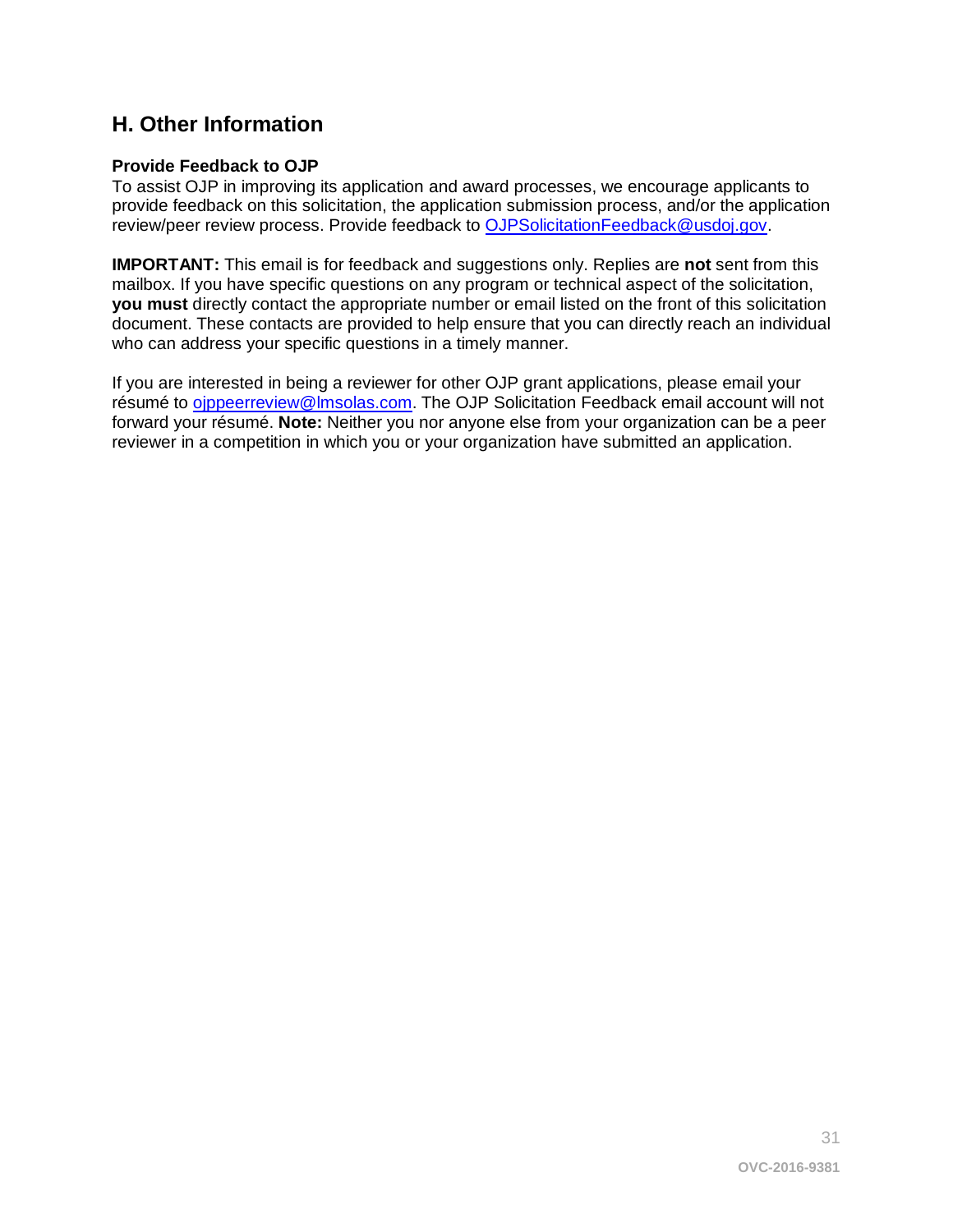#### <span id="page-31-0"></span>**Application Checklist OVC FY 2016 Using Telemedicine Technology to Enhance Access to Sexual Assault Forensic Exams**

This application checklist has been created to assist in developing an application.

#### **What an Applicant Should Do:**

| Prior to Registering in Grants.gov:                                            |               |
|--------------------------------------------------------------------------------|---------------|
| Acquire a DUNS Number                                                          | (see page 25) |
| Acquire or renew registration with SAM                                         | (see page 25) |
| To Register with Grants.gov.                                                   |               |
| Acquire AOR and Grants.gov username/password                                   | (see page 26) |
| Acquire AOR confirmation from the E-Biz POC                                    | (see page 26) |
| To Find Funding Opportunity:                                                   |               |
| Search for the Funding Opportunity on Grants.gov                               | (see page 26) |
| Select the correct Competition ID                                              | (see page 26) |
| Download Funding Opportunity and Application Package                           | (see page 26) |
| Sign up for Grants.gov email notifications (optional)                          | (see page 24) |
| Read <b>Important Notice: Applying for Grants in Grants.gov</b>                |               |
| Read OJP policy and guidance on conference approval, planning, and reporting   |               |
| available at ojp.gov/financialguide/DOJ/PostawardRequirements/chapter3.10a.htm |               |
|                                                                                | (see page 12) |
| After Application Submission, Receive Grants.gov Email Notifications That:     |               |
| (1) application has been received,                                             |               |
| (2) application has either been successfully validated or rejected with errors |               |
|                                                                                | (see page 26) |
| If No Grants.gov Receipt, and Validation or Error Notifications are Received:  |               |
| Contact OVC regarding experiencing technical difficulties                      |               |
|                                                                                | (see page 2)  |

#### **General Requirements**:

**EXECT** Review the **Solicitation [Requirements](http://ojp.gov/funding/Explore/SolicitationRequirements/index.htm)** in the OJP Funding Resource Center.

#### **Scope Requirement:**

\_ The federal amount requested is within the allowable limits of one award up to \$1.2 million to support the demonstration project and one award up to \$300,000 to support the TA project.

#### **Eligibility Requirement:** See [Section C. Eligibility Information.](#page-11-0)

#### **What an Application Should Include:**

| Application for Federal Assistance (SF-424)  | (see page 14) |
|----------------------------------------------|---------------|
| <b>Project Abstract</b>                      | (see page 14) |
| <b>Program Narrative</b>                     | (see page 14) |
| <b>Budget Detail Worksheet</b>               | (see page 18) |
| <b>Budget Narrative</b>                      | (see page 18) |
| Indirect Cost Rate Agreement (if applicable) | (see page 19) |

32